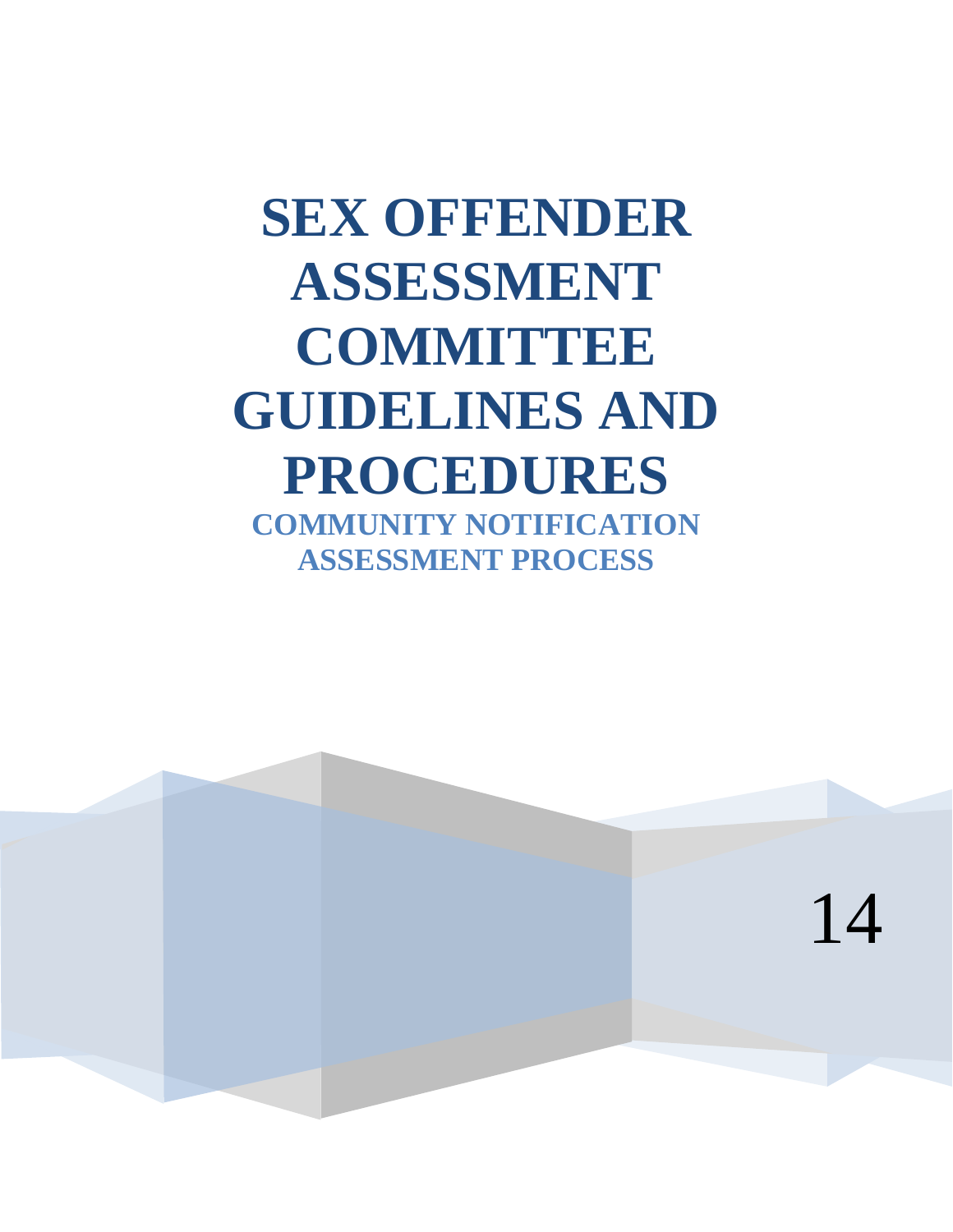# **Contents**

| Notification Community Notification Assessment Level to the Offender  21 |  |
|--------------------------------------------------------------------------|--|
|                                                                          |  |
|                                                                          |  |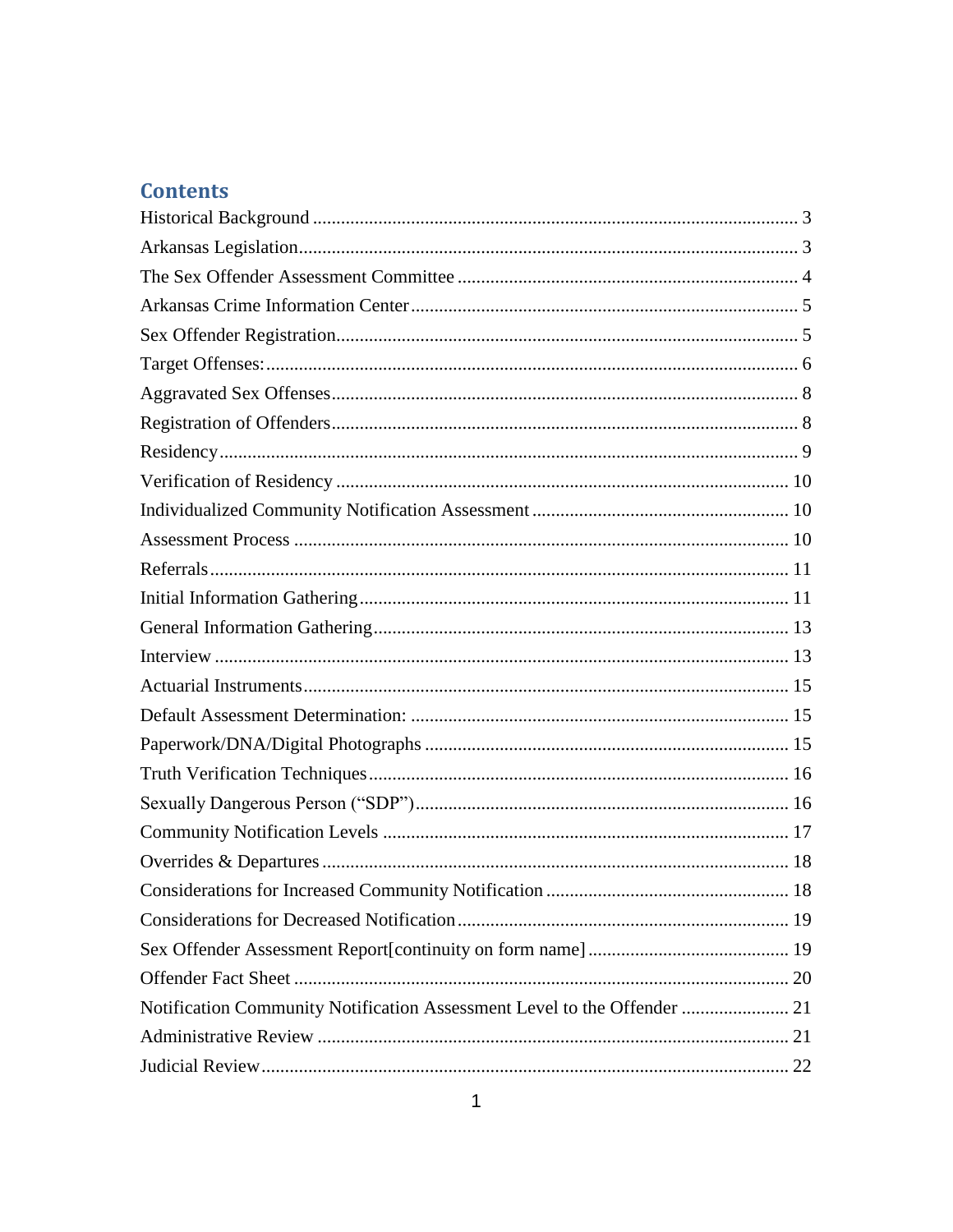|                                                                                            | 22 |
|--------------------------------------------------------------------------------------------|----|
|                                                                                            |    |
| Local law enforcement agencies are permitted to perform notification regarding sex         |    |
|                                                                                            |    |
|                                                                                            |    |
|                                                                                            |    |
|                                                                                            |    |
|                                                                                            |    |
|                                                                                            |    |
|                                                                                            |    |
|                                                                                            |    |
|                                                                                            |    |
| Access for the purpose of research must be requested in writing and is subject to approval |    |
|                                                                                            |    |
|                                                                                            |    |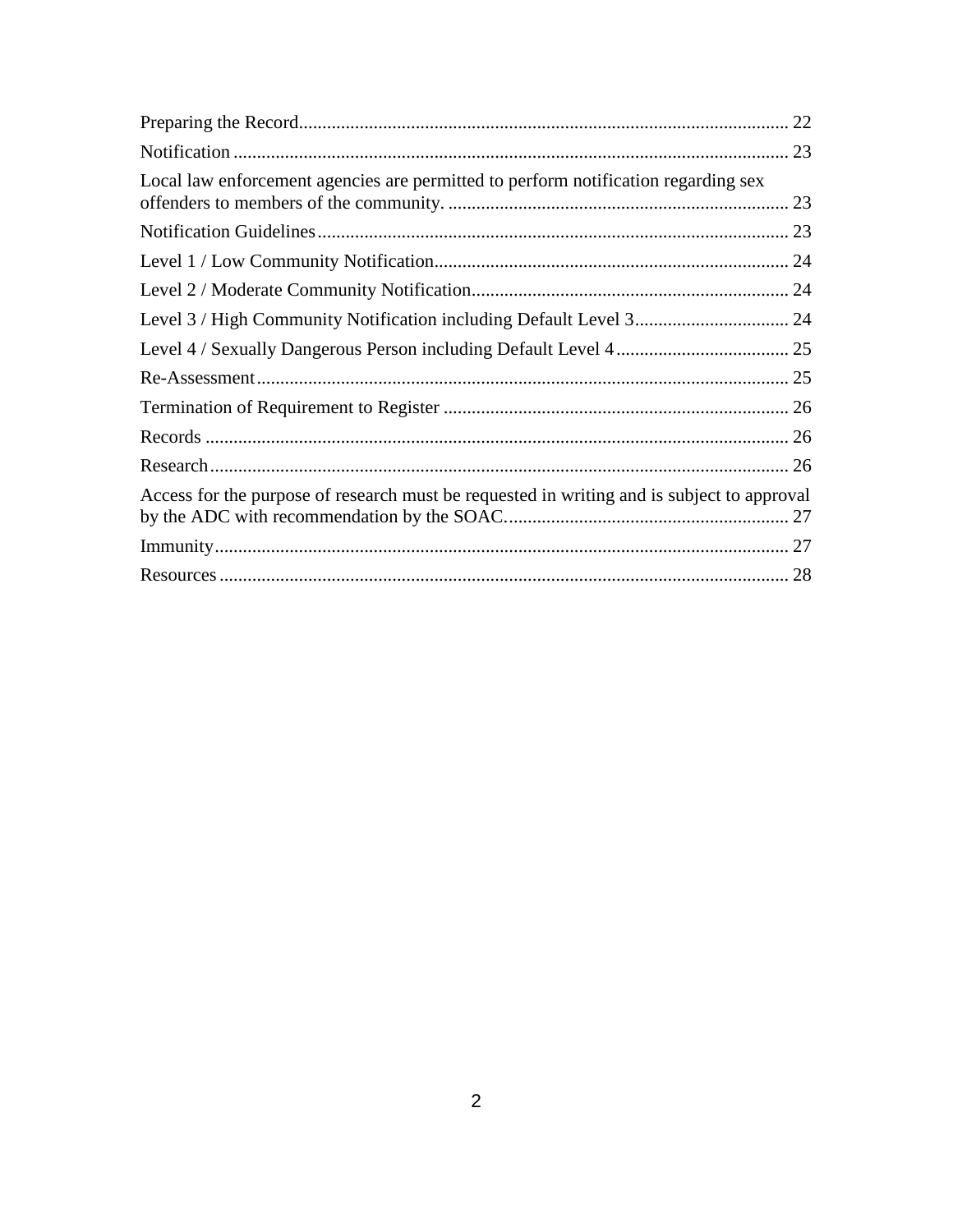# **SEX OFFENDER ASSESSMENT COMMITTEE GUIDELINES AND PROCEDURES 2104**

# <span id="page-3-0"></span>**Historical Background**

The United States Congress passed the Jacob Wetterling Crimes Against Children and Sexually Violent Offender Registration Act as part of the Federal Violent Crime Control and Law Enforcement Act of 1994. On June 19, 1998, the U.S. Department of Justice published the Proposed Guidelines in the Federal Register (63 FR 33696) to implement the act as amended by "Megan's Law," the Pam Lyncher Sexual Offender Tracking and Identification Act of 1996, and §115 of the General Provisions of Title I of the Departments of Commerce, Justice and State, the Judiciary, and Related Agencies Appropriations Act, 1998. The Wetterling Act was further modified by the "Campus Sex Crimes Prevention Act" (§1601 of Public Law 106-386). This federal law, enacted October 28, 2000, provides for the tracking of, and availability of, notification information to the campus community about convicted, registered sex offenders enrolled as students, working, or volunteering at institutions of higher education. These requirements are tied to state eligibility for certain types of federal grant funding and must be implemented through state law. The Adam Walsh Child Protection & Safety Act of 2006 further expanded Title 1 to include certain juvenile offenses, possession of child pornography, sex trafficking, and a new definition of sex offense. As of the 2013 legislative session, Arkansas has not adopted the provisions of the Adam Walsh Child Protection & Safety Act of 2006 in total.

# <span id="page-3-1"></span>**Arkansas Legislation**

The 81<sup>st</sup> General Assembly of the State of Arkansas passed Act 989 of 1997 entitled, "Sex and Child Offender Registration Act of 1997." This legislation has been amended on several occasions including; Act 1353 of 1999; Acts 1740 and 1743 of 2001 (which renamed the Act to read "Sex Offender Registration Act of 1997"; Act 21 of the  $2<sup>nd</sup>$ Extraordinary Session of the  $84<sup>th</sup>$  General Assembly in 2000; Act 4 of the First Extraordinary Session of 2006; Act 394 of 2007; Act 1023 of 2011 and Act 286 of 2011. Act 172 of 2013 amended Arkansas law to require those persons adjudicated delinquent of a sex offense from another jurisdiction who move to Arkansas or otherwise live, work or attend school or other training program in Arkansas to register as a sex offender in Arkansas. Act 505 of 2013 and Act 508 of 2013 amended Arkansas law to change certain name designations and enacted noncontroversial sections of the Adam Walsh Child Protection and Safety Act of 2006.

Current code section references for adult offenders and offenders adjudicated delinquent in another state who have moved to Arkansas are A.C.A. §§12-12-901 through927. Assessment and registration requirements for juveniles adjudicated as a sex offenders in an Arkansas Juvenile Court are governed by A.C.A §9-27-356. The intent of these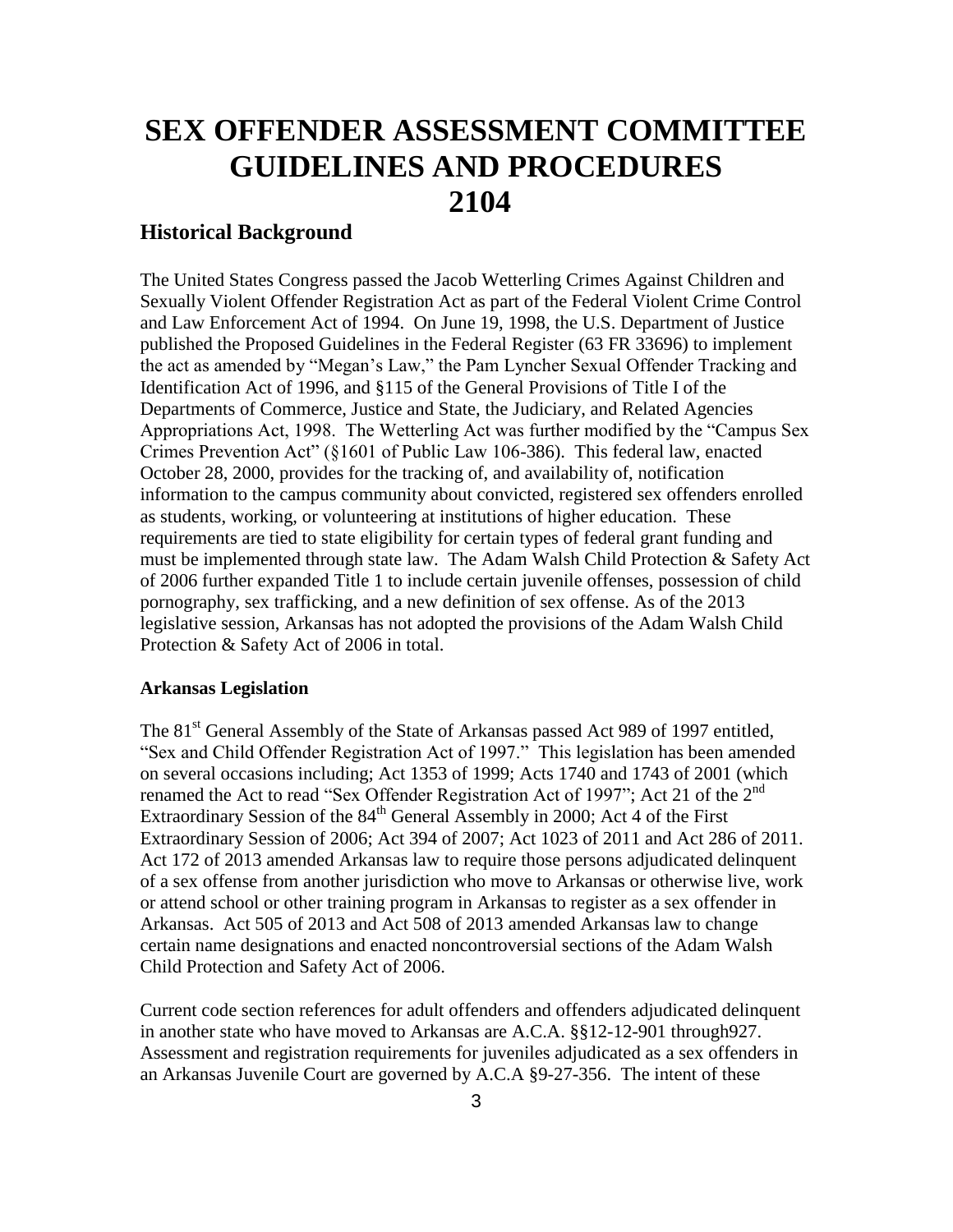various Acts is to provide local law enforcement with information that allows them to conduct the appropriate level of community notification, which will allow the people of Arkansas a better opportunity to protect themselves from victimization by individuals who have previously engaged in criminal sexual behavior.

# <span id="page-4-0"></span>**The Sex Offender Assessment Committee**

Arkansas law at A.C.A. § 12-12-921 establishes a nine (9) member Sex Offender Assessment Committee ("SOAC"). Subject to confirmation by the Senate, the Governor appoints the following six (6) members:

- A defense attorney
- A prosecuting attorney
- A licensed mental health professional
- A victim's rights advocate
- A law enforcement officer
- A member with expertise in juvenile justice or treatment

Also serving on the Committee

- The director of the Arkansas Department of Correction ("ADC"), or the director's designee
- The director of the Arkansas Crime Information Center ("ACIC"), or the director's designee
- The director of the DCC, or the director's designee

The SOAC is charged with promulgating guidelines and procedures for disclosure of relevant and necessary information to the public when the release of the information is necessary for the public protection. The Committee must also establish qualifications for examiners and qualify examiners to prepare reports in accordance with the assessment protocol.

The requirement to register as a sex offender is determined by the Courts and/or local law enforcement. SOAC does not participate in registration requirement determinations.

Adult assessments are completed by the Sex Offender Community Notification Assessment Program (SOCNA). SOCNA is a unit within the ADC. Correspondence to the SOAC and to the staff for SOCNA is to be directed to Post Office Box 6209, Pine Bluff AR 71611-6209, faxed to (870) 850-8446, or e-mailed to adc. socna@arkansas.gov. The office may be reached by phone: (870) 850-8429.

The ADC, on behalf of the SOAC, contracts with a provider program to conduct community notification assessments of minor's adjudicated delinquent and required to register as a sex offender in Arkansas, according to standards and procedures developed by that organization and approved by the Sex Offender Assessment Committee.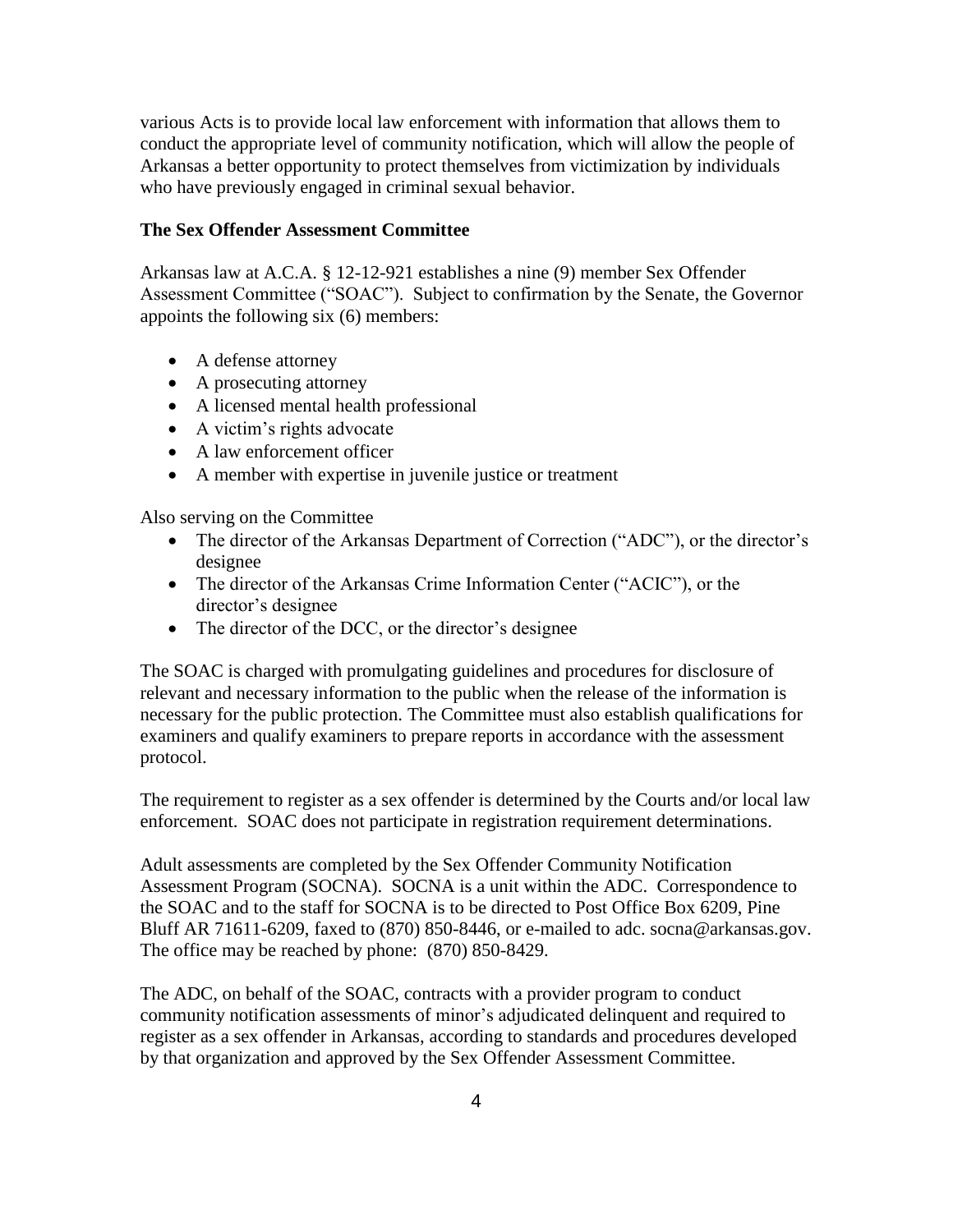#### <span id="page-5-0"></span>**Arkansas Crime Information Center**

Maintenance of the Sex Offender Registry and Web Site and responsibility for tracking of sex offenders in the community are vested in the ACIC. Information is available through the Internet, [http://www.acic.org.](http://www.acic.org/) The Internet links provide statistical information, as well as individual information, on offenders and Sexually Dangerous Persons as authorized by law. Correspondence is to be directed to the Arkansas Crime Information Center, 322 South Main St., Suite 615, Little Rock, AR 72201. The phone numbers for the Sex Offender Registry at ACICis (501)682-2222. The fax number is (501) 683-5592.

If a member of the public believes that a sex offender should have registered, but did not, or has changed address or employment without proper notification; that information should be given to the ACIC at the above listed numbers.

#### <span id="page-5-1"></span>**Sex Offender Registration**

A.C.A. § 12-12-905 requires that the following persons must register:

(1) A person who is adjudicated guilty on or after August 1, 1997, of a sex offense, aggravated sex offense, or sexually violent offense;

(2) A person who is serving a sentence of incarceration, probation, parole, or other form of community supervision as a result of an adjudication of guilt on or after August 1, 1997, for a sex offense, aggravated sex offense, or sexually violent offense;

(3) A person who is acquitted on or after August 1, 1997, on the grounds of mental disease or defect for a sex offense, aggravated sex offense, or sexually violent offense;

(4) A person who is serving a commitment as a result of an acquittal on or after August 1, 1997, on the grounds of mental disease or defect for a sex offense, aggravated sex offense, or sexually violent offense; and

(5) A person who was required to be registered under the Habitual Child Sex Offender Registration Act, formerly § 12-12-901 et seq., enacted by Acts 587 of 1987, §§ 1-10 and 989 of 1997, § 23.

A.C.A. §12-12-906 requires registration for sex offenders moving to Arkansas.

12-12-906. Duty to register or verify registration generally - Review of requirements with offenders.

 **(2) (A)** A sex offender who moves to or returns to this state from another jurisdiction and who would be required to register as a sex offender in the jurisdiction in which he or she was adjudicated guilty or delinquent of a sex offense shall register with the local law enforcement agency having jurisdiction within seven (7) calendar days after the sex offender moves to a municipality or county of this state.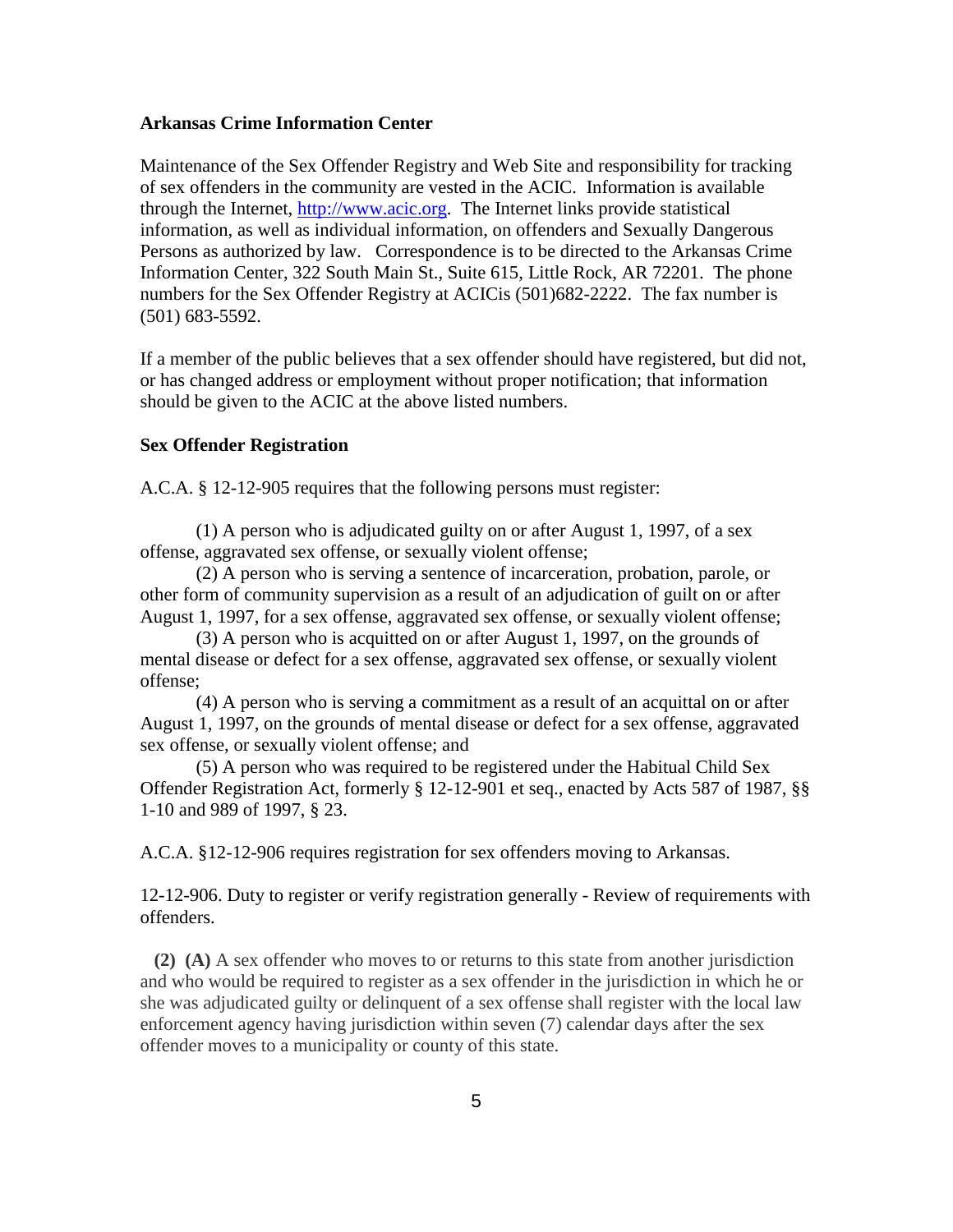**(B) (i)** Any person living in this state who would be required to register as a sex offender in the jurisdiction in which he or she was adjudicated guilty or delinquent of a sex offense shall register as a sex offender in this state whether living, working, or attending school or other training in Arkansas.

 **(ii)** A nonresident worker or student who enters the state shall register in compliance with the Adam Walsh Child Protection and Safety Act of 2006, Pub. L. No. 109-248, as it existed on January 1, 2007.

Pursuant to A.C.A. § 9-27-356, the Juvenile Division of the Arkansas Circuit Court determines whether or not a juvenile adjudicated delinquent in Arkansas is required to register as a sex offender.

#### <span id="page-6-0"></span>**Target Offenses:**

Pursuant to federal law, (42 U.S.C. 14071 a, (3) A and B), target offenses include:

- Kidnapping of a minor, except by a parent;
- False imprisonment of a minor, except by a parent;
- Criminal sexual conduct toward a minor;
- Solicitation of a minor to engage in sexual conduct;
- Use of a minor in a sexual performance;
- Solicitation of a minor to practice prostitution;
- Any conduct that by its nature is a sexual offense against a minor;
- Any sexually violent offense regardless of the age of the victim (18 U.S.C. Sections 2241 and 2242);
- An attempt to commit any of the above offenses if the legislature chooses to make such an attempt a criminal offense requiring registration;
- Exceptions to the above may be made if the act is criminal based on the age of the victim and the perpetrator is 18 years of age or younger;
- Any other offense that the Arkansas Legislature determines is a sexual offense or violent offense against a child.

Additionally, the court may require registration of any offense for which there was a sexually motivated component. If the court determines that there is a sexual component, registration may be required. (For example, some stalking cases are not sexually motivated and others are.) Adults convicted of any of the following offenses must register.

| 1. Kidnapping of a minor, not by a parent                | $$5-11-102$ |
|----------------------------------------------------------|-------------|
| 2. False imprisonment of a minor $1st$ , not by a parent | $$5-11-103$ |
| 3. False imprisonment of a minor $2nd$ , not by a parent | $$5-11-104$ |
| 4. Permanent detention or restraint of a                 | $$5-11-106$ |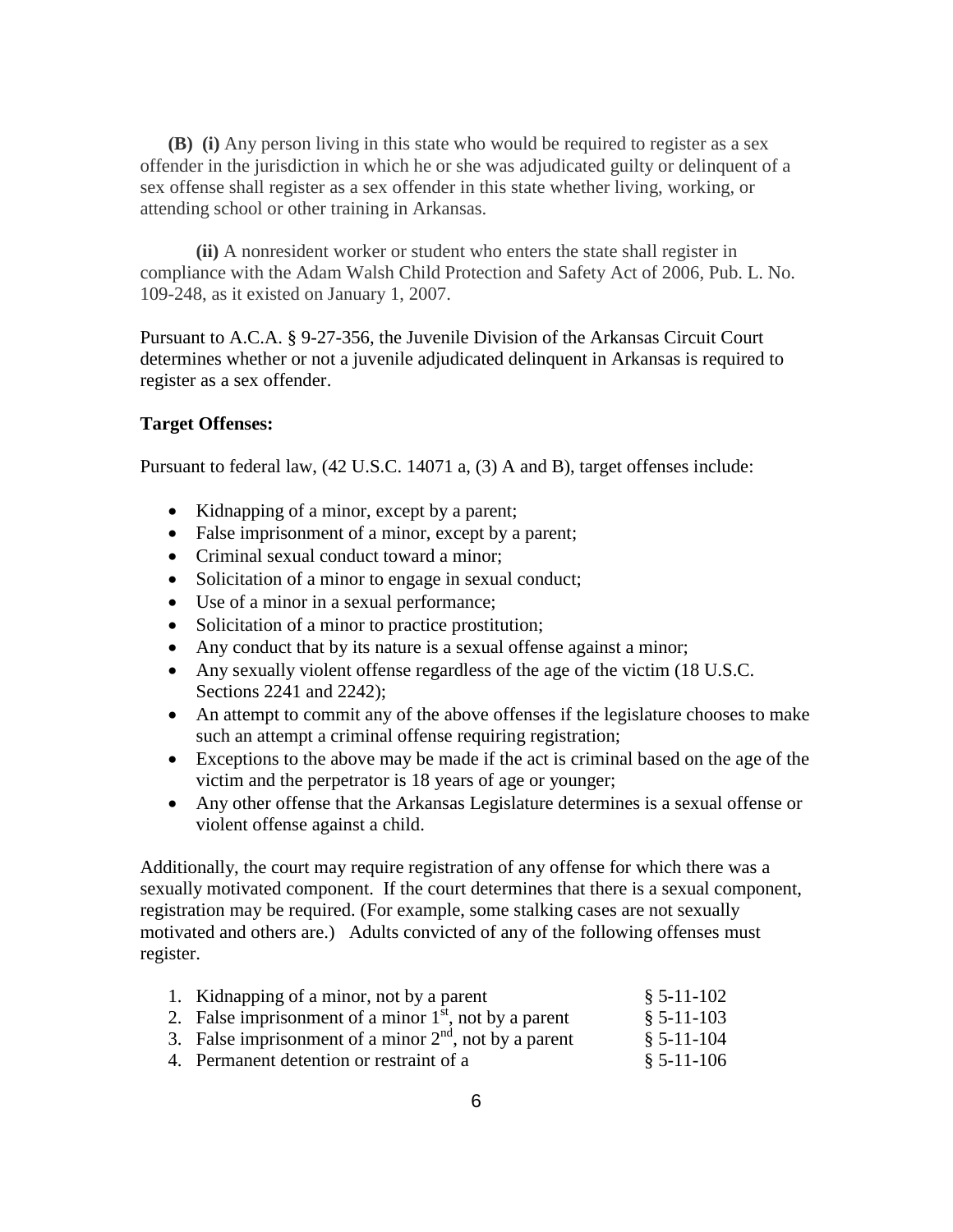| 5. | Rape                                                  | $§ 5-14-103$     |
|----|-------------------------------------------------------|------------------|
| 6. | Sexual indecency with a child                         | $§ 5-14-110$     |
| 7. | Indecent exposure, if a felony offense                | $§ 5-14-112$     |
| 8. | Exposing another person to HIV,                       |                  |
|    | when ordered by the Court to Register                 | $§ 5-14-123$     |
|    | 9. Sexual Assault 1 <sup>st</sup> degree              | $§ 5 - 14 - 124$ |
|    | 10. Sexual Assault 2 <sup>nd</sup> degree             | $§5 - 14 - 125$  |
|    | 11. Sexual Assault 3 <sup>rd</sup> degree             | $§ 5 - 14 - 126$ |
|    | 12. Sexual Assault 4 <sup>th</sup> degree             | $§ 5 - 14 - 127$ |
|    | 13. Video Voyeurism, if a felony offense              | $§ 5 - 16 - 101$ |
|    | 14. Voyeurism, if a felony offense                    | $§5 - 16 - 102$  |
|    | 15. Incest                                            | $$5-26-202$      |
|    | 16. Permitting abuse of a minor                       | $§ 5-27-221$     |
|    | 17. Engaging children in sexually explicit            | $$5-27-303$      |
|    | conduct for use in visual or print medium             |                  |
|    | 18. Pandering or possessing visual or print           | $§ 5-27-304$     |
|    | medium depicting sexually explicit                    |                  |
|    | conduct involving a child,                            |                  |
|    | 19. Transportation of minors for prohibited           | $$5-27-305$      |
|    | sexual conduct                                        |                  |
|    | 20. Internet Stalking of a Child                      | $$5-27-306$      |
|    | 21. Employing or consenting to the use of             | $$5-27-402$      |
|    | a child in a sexual performance                       |                  |
|    | 22. Producing, directing or promoting a               | $$5-27-403$      |
|    | sexual performance                                    |                  |
|    | 23. Distributing, possessing, or viewing matter       | $$5-27-602$      |
|    | depicting sexually explicit conduct involving a child |                  |
|    | 24. Computer child pornography                        | $$5-27-603$      |
|    | 25. Computer exploitation of a child                  | $$5-27-605$      |
|    | 26. Promoting prostitution in the first degree        | $$5-70-104$      |
|    | 27. Stalking when ordered by the court to register    | $§ 5-71-229$     |
|    | 28. An attempt, solicitation, or conspiracy           |                  |
|    | to commit any of the above offenses.                  |                  |

minor, not by a parent

requirements of other state laws, tribal laws, military laws, and additional federal laws. Newly enacted sex offenses or current target offenses subsequently modified by legislation shall be considered target offenses unless otherwise specified by the legislature. The sentencing court has the authority to order the registration of any offender shown in court to have attempted to commit or to have committed a sex offense, even if the offense is not listed as a target offense. Any individual living in or moving into Arkansas, or entering Arkansas for employment, education, or training, who has been convicted of a target offense, or a differently titled, but equivalent offense by a federal court, tribal court, military court, or court of another state, that is the substantial

**This list of target offenses is not exclusive**. The registration requirement extends to the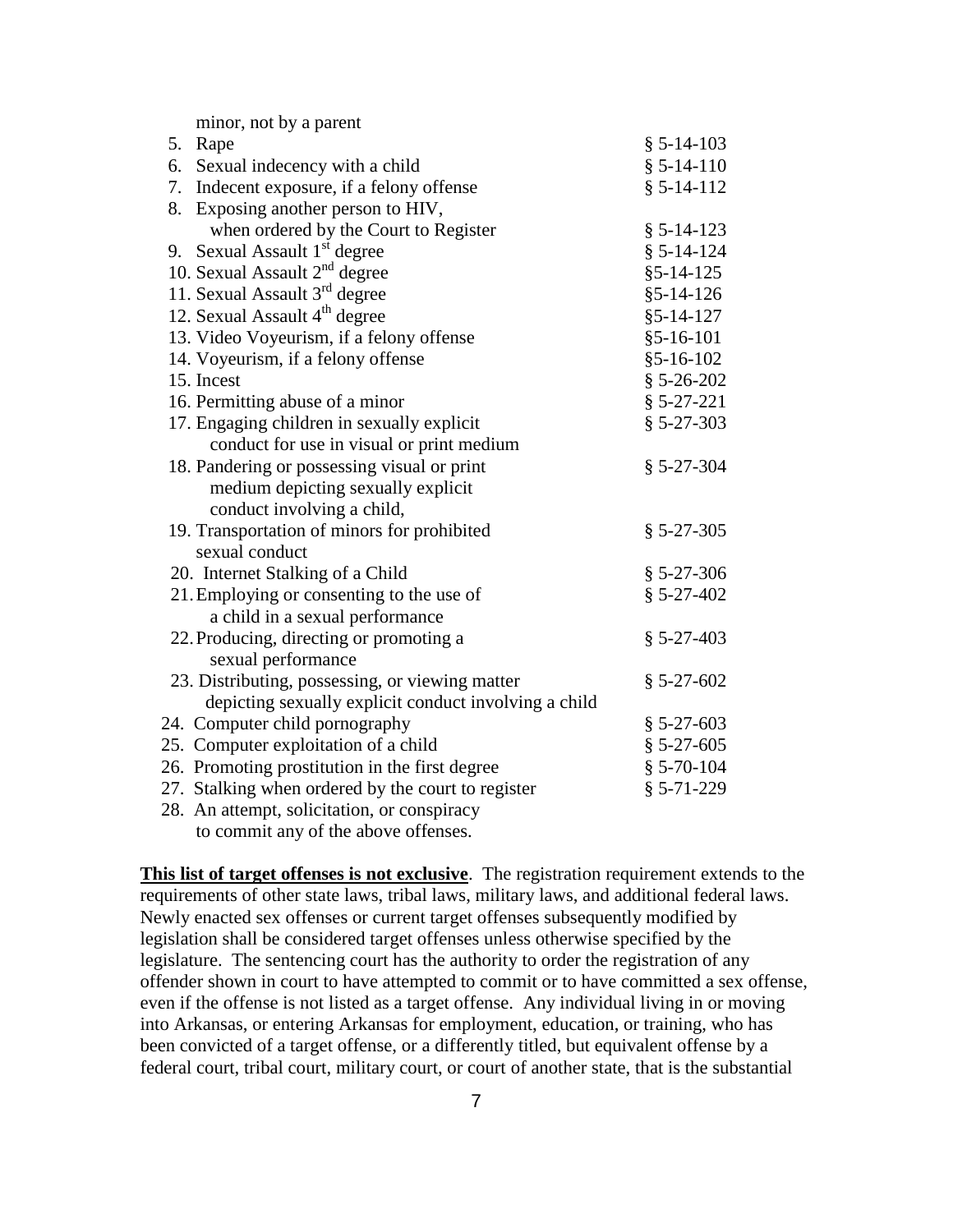equivalent of a target offense, or is required to register under the laws of another state is required to register and to submit to assessment in Arkansas.

#### <span id="page-8-0"></span>**Aggravated Sex Offenses**

"Aggravated sex offense" means an offense substantially equivalent to "aggravated sexual abuse" as defined in 18 U.S.C. § 2241 as it existed on March 1, 2003, which principally encompasses:

- (A) Engaging or attempting to engage in sexual acts involving penetration with victims of any age through the use of force or the threat of serious violence; or causing or attempting to cause another person to engage in a sexual act either by using or threatening force against that other person or placing that other person in fear that any person will be subjected to death, serious bodily injury, or kidnapping; Engaging in sexual acts involving the penetration of victims below the age of twelve (12) by knowingly rendering another person unconscious and then engaging in a sexual act with that other person; or by administering to another person by force or threat of force, or without the knowledge or permission of that person, a drug, intoxicant, or similar substance and thereby substantially impairing the ability of that other person to appraise or control conduct and engaging or attempting to engage in a sexual act with that other person.
- (B) Crosses a state line with intent to: engage or attempt to engage in a sexual act with a person who has not attained the age of twelve  $(12)$  years.
- (C) Knowingly engages or attempts to engage in a sexual act with another person who has not attained the age of twelve (12) years; or knowingly engages or attempts to engage in a sexual act under the circumstances in A and B above with another person who has attained the age of twelve (12) years but has not attained the age of sixteen (16) years and is at least four (4) years younger than the alleged offender.

Determination as to whether an offense qualifies as an "Aggravated Sex Offense" may depend on the circumstances surrounding the offense. The court must indicate on the judgment and commitment or judgment and disposition form whether or not the offense is an aggravated sex offense.

Should there be any confusion regarding whether a sex offense qualifies as an "Aggravated Sex Offense", the Court will be contacted during the course of the assessment.

Individuals convicted of (an) aggravated sexual offense(s) are required to register for life.

#### <span id="page-8-1"></span>**Registration of Offenders**

A Court in which an individual is either adjudicated guilty or acquitted on grounds of mental disease or defect of a sex offense, aggravated sex offense, or sexually violent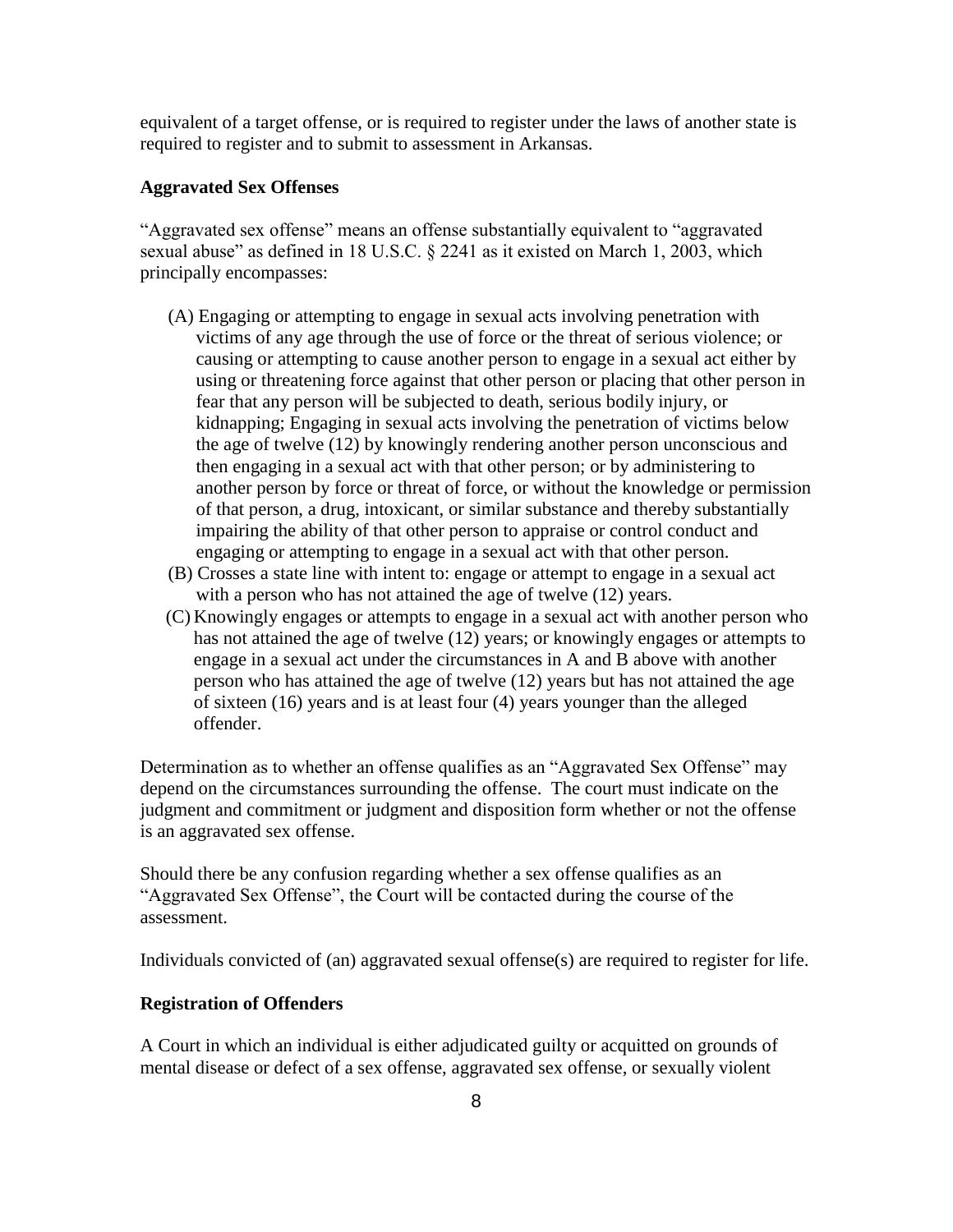offense, shall advise the individual that he or she is required to register as a sex offender. The Registration form, the ACIC Acknowledgment form, and Sex Offender Community Notification Assessment Disclousre Form shall be a part of the paperwork completed at the time of conviction and shall be included with any other paperwork completed by the offender at that time. The prosecutor is to provide these forms to ACIC with the packet of information completed by the sex offender. These forms are available at the ACIC website.

The law enforcement agency having jurisdiction will ensure that sex offenders moving into their jurisdiction, whether from within Arkansas or from an out of state jurisdiction, register with the Arkansas Sex Offender Registry. The law enforcement agency with jurisdiction shall complete the registration form and have the offender read and sign the ACIC Acknowledgement form and immediately fax those forms to ACIC or use CENSOR, the electronic system established by ACIC. Law enforcement officials shall also fax these forms to SOCNA (Fax: 870-850-8446) unless the information is entered into eSOMA, the electronic sex offender management system in use by SOCNA. This will alert SOCNA to the need to begin the assessment process and/or alert SOCNA to the fact that an offender has relocated.

The ADC, the DCC, the Department of Human Services (DHS), and the Arkansas State Hospital shall complete the registration form for any offender being released from confinement ten days prior to release. The custodian shall also have the offender read and sign the ACIC Acknowledgement form. These forms shall be faxed to ACIC and SOCNA.

Sex offenders released from custody must register with the law enforcement agency where they will reside upon release.

# <span id="page-9-0"></span>**Residency**

Residency is defined by A.C.A. § 12-12-903(10) as the place where a person lives notwithstanding there may be an intent to move or return at some future date to another place. Residency also includes place of employment, training, or education. An offender must register in each law enforcement jurisdiction where he or she lives, attends school or is employed. For example, a convicted sex offender who is a college student must register with law enforcement (chief of police or sheriff) in the jurisdiction in which he or she lives, and the campus police or safety office, and possibly a third jurisdiction if working in a different city or county from where he or she resides.

Residence shall include a motor home, vehicle or boat when that is where the individual resides.

Nonresident worker(s) or student(s) from outside Arkansas whom have been or would be required to register by the laws of the jurisdiction in which they were adjudicated are required to be assessed and to register.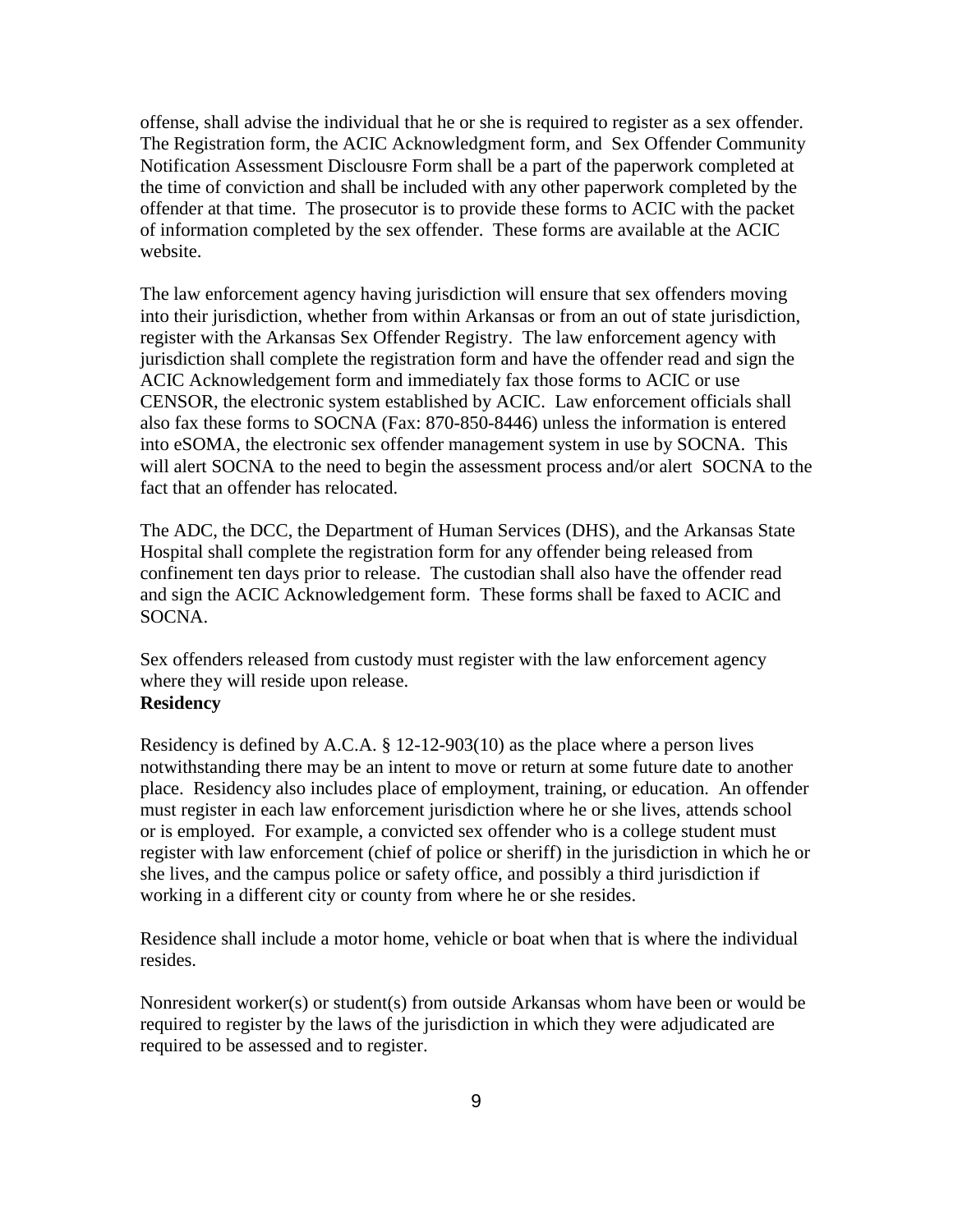#### <span id="page-10-0"></span>**Verification of Residency**

Pursuant to Act 64 of 2011, A.C.A. § 12-12-909, the Arkansas Crime Information Center (ACIC) was directed to provide an electronic format for the law enforcement community to use to register, update and verify sex offenders in their jurisdiction. The system created by ACIC is called Centralized Electronic Network of Sex Offender Registries (CENSOR) The new legislation eliminated the need to mail certified letters to sex offenders informing them of their next verification date, which is indicated on the acknowledgement form. This form shall be printed from CENSOR and given to the offender upon completion of the registration process.

To verify residency, Levels 1, 2  $\&$  3 offenders must present themselves every six (6) months to the law enforcement agency having jurisdiction. Levels 1, 2, and 3 sex offenders must notify ACIC and law enforcement of any change of address ten (10) days prior to change. For an unexpected emergency change of address as in the case of a dwelling fire or natural disaster changes must be reported within three (3) days. A.C.A § 12-12-906.

Sexually Dangerous Persons/Level 4 offenders must present themselves every three (3) months to the law enforcement agency having jurisdiction to verify residency. According to A.C.A § 12-12-923, Sexually Dangerous Persons (Level 4), released from confinement after 04/07/2006, are subject to electronic monitoring for ten (10) years.

Failure to register or maintain registration is a Class C Felony. A.C.A. § 12-12-904.

#### <span id="page-10-1"></span>**Individualized Community Notification Assessment**

SOCNA under the auspices of the SOAC must conduct a community notification assessment on each adult sex offender required to register in Arkansas, unless the offender was assessed by a law enforcement agency prior to the development of SOCNA and that assessment information was entered into the ACIC database. Community notification assessments are conducted strictly for the purpose of determining the most appropriate level of community notification.

Effective August 16, 2013, pursuant to Act 172 of 2013, an offender, adjudicated delinquent in another state of an offense requiring registration in the other state, who lives in the State of Arkansas and has reached the age of 18, shall be assessed for community notification purposes by SOCNA. Offenders under the age of eighteen (18) shall be assessed by the SOAC contractor for juvenile assessments.

#### <span id="page-10-2"></span>**Assessment Process**

Community Notification Assessments may include, but are not limited to, the following: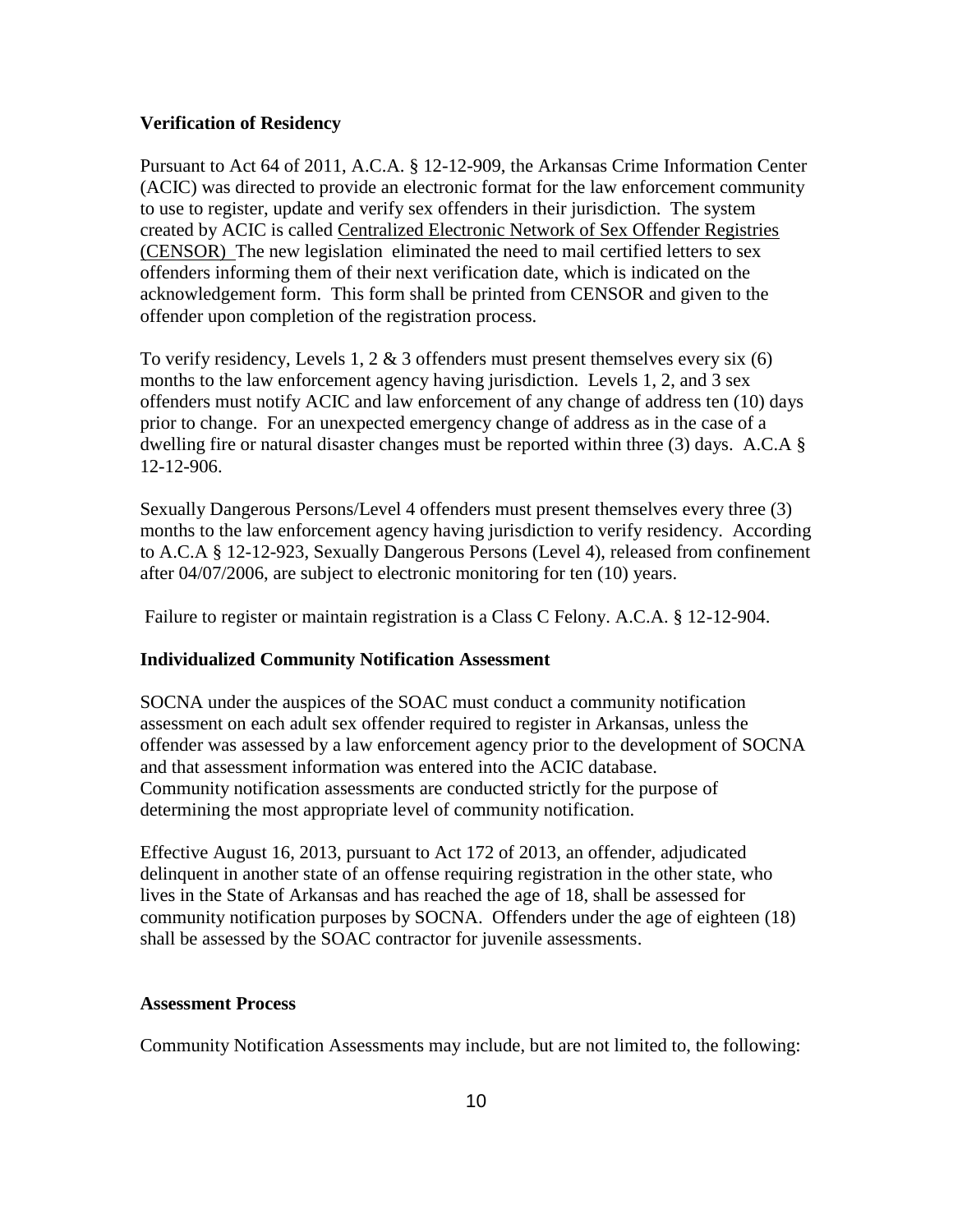- A review of the sex offender's criminal history, with particular attention given to any offense that was sexual or violent in nature.
- An interview of the sex offender completed by SOCNA staff.
- A polygraph examination or a Computerized Voice Stress Analysis in cases in which SOCNA staff believe truth verification will help provide a more accurate assessment.
- A thorough review of any mental health or treatment records available to SOCNA staff at the time of assessment which may be relevant to the offender's risk to the community.
- Psychological testing when deemed necessary by SOCNA psychologists.
- Child maltreatment reports, incident reports, disciplinary charges from correctional facilities, and criminal offenses for which the offender was charged but not convicted.
- Other information that is relevant to the offender's offense history and/or pattern of behavior.
- Completion of appropriate actuarial instruments designed to assess individuals convicted of sexual offenses.

The assigned community notification level is based on a consideration of all of the relevant factors mentioned above and any other information obtained by SOCNA that impacts the community's need to be notified. All of that information is contained in the SOCNA assessment file.

# <span id="page-11-0"></span>**Referrals**

Sex Offenders are referred to SOCNA for assessment in a number of ways. ACIC should electronically alert SOCNA of each newly registered Sex Offender. Law enforcement should alert SOCNA of sex offenders living in their jurisdictions. They may notify SOCNA electronically, by phone, fax, or email. A court or prosecutor can refer an offender for assessment and shall include copies of any relevant case files. The Arkansas Parole Board may refer an offender for assessment. The DCC may refer an offender for assessment. An offender may call and alert SOCNA of the need for assessment upon conviction or upon moving, working, or attending school in Arkansas.

# <span id="page-11-1"></span>**Initial Information Gathering**

Pursuant to A.C.A. 12-12-917, prosecutors shall forward a copy of their file to SOSRA within 30 days of conviction of an offense requiring registration of a sex offender. Referrals from law enforcement, a court, and/or a prosecuting attorney should include the following information:

- Name of Caller
- Date of Call
- Agency of Caller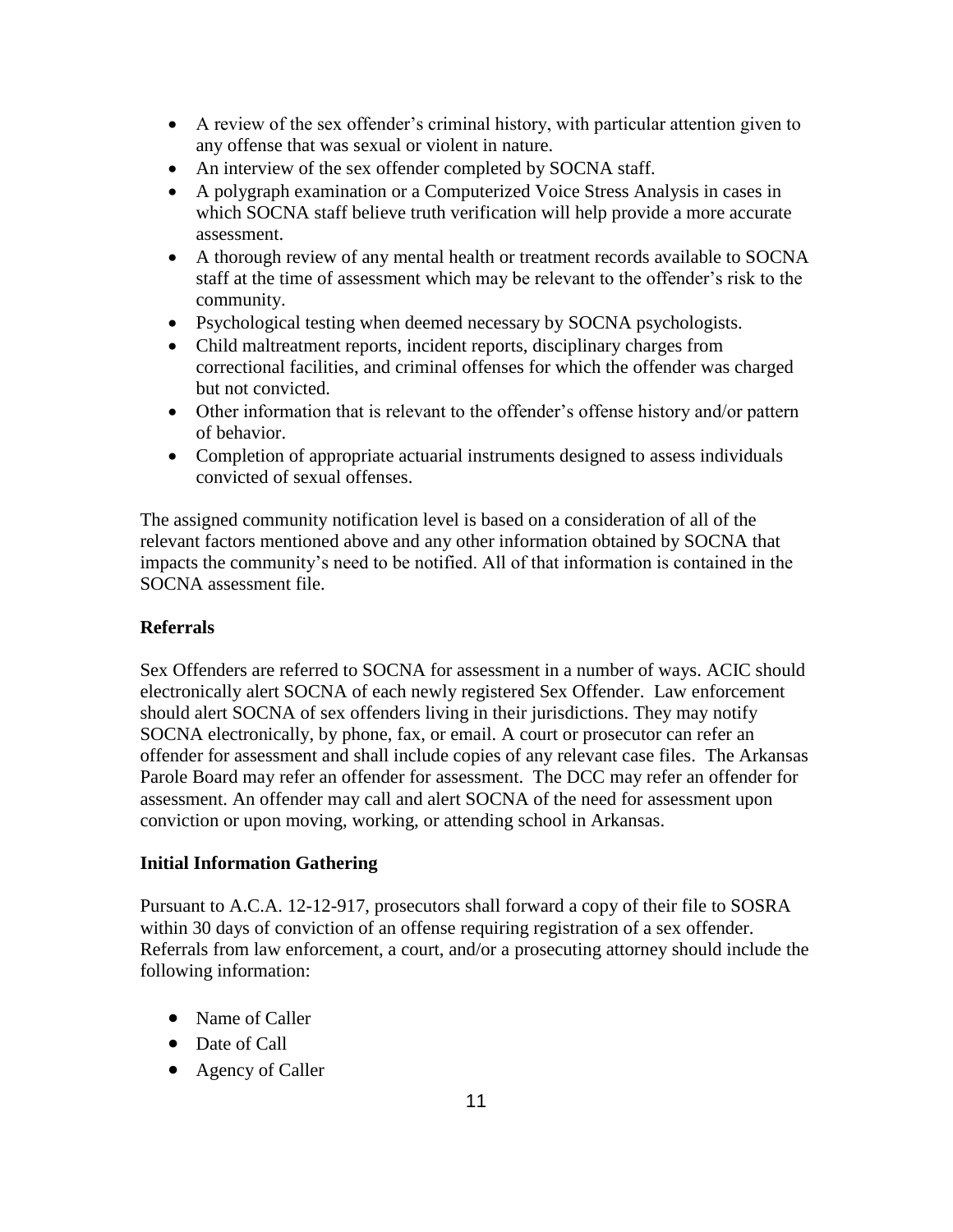- Address & Phone Number of Caller
- Offender name
- Offender Date of Birth
- Offender Social Security Number
- **•** Offender Address
- Offender Phone Number
- Sex Offense Conviction(s)
- Date of Sex Offense Conviction(s)
- Jurisdiction of Sex Offense Conviction(s)

If the law enforcement agency making the referral was the arresting agency, a request will be made that they forward **all available information** from the investigative file, including, but not limited to:

- Arrest Report/Incident Report
- Number & Age of Victims
- Victim Statement
- Offender Statement
- Injury to Victim/Force Used
- Whether a weapon was used in the commission of the crime
- Any Medical Information

Arkansas Crime Information Center Referral: If the referral is received from the Arkansas Crime and Information Center, SOCNA will begin the assessment process.

Arkansas Department of Community Correction Referral: If the Department of Community Correction is the referring agency, it will forward any information it has pertaining to sex offense conviction(s) involving the offender.

Arkansas Parole Board Referral: If the Arkansas Parole Board is the referring agency, the Board will provide the name, ADC#, and any relevant information about the offender's incarceration history.

Offender Self-Referral: If the offender makes the initial referral, the following information will be obtained and documented in eSOMA and the paper file:

- Date of call
- Offender name
- Offender Date of Birth
- Offender Social Security Number
- **•** Offender Address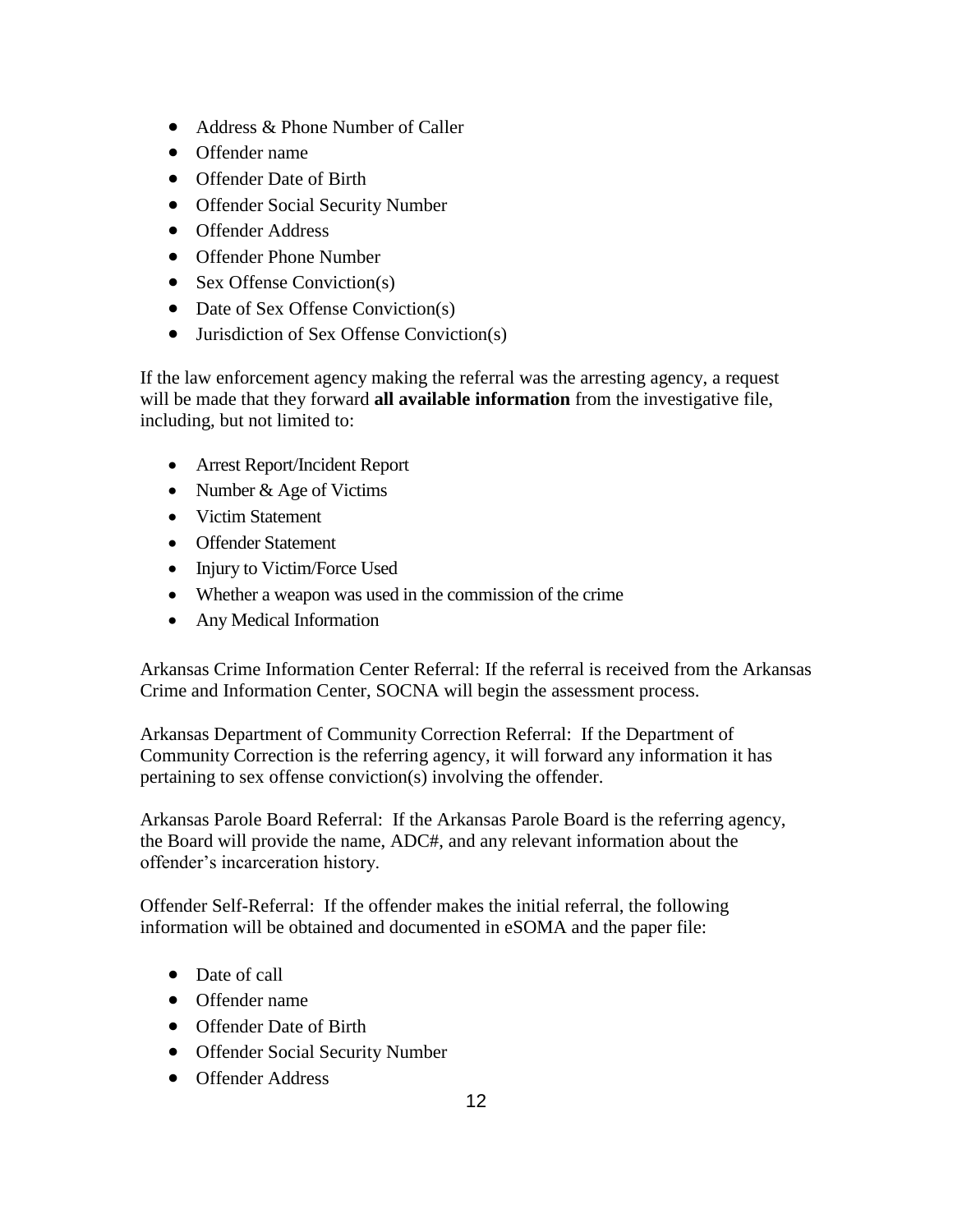- Offender Phone Number
- Sex Offense Conviction(s)
- Date of Sex Offense Conviction(s)
- Jurisdiction of Sex Offense Conviction(s)
- What the offender reports happened that led to his/her conviction

# <span id="page-13-0"></span>**General Information Gathering**

Diligent attempts will be made to gather all available information necessary to complete an accurate assessment and all attempts will be documented.

Desired information for a complete and accurate assessment is listed below. The list is not exhaustive, and the staff member is expected to use his/her best judgment as to what further information may be required to complete the assessment.

- Judgment & Commitment or Judgment & Disposition Order for each sex offense
- Affidavit & Warrant for Arrest
- Detailed description of sex offense(s)
- Detailed description of nonsexual violent offense(s)
- Current & Complete ACIC/NCIC Report(s)
- Drug & Alcohol history &Treatment Information
- Community Sex Offender Treatment information
- RSVP/SOFT Treatment Information Medical information regarding possible injuries to the victim(s)
- Relevant incarceration information
- Relevant probation/parole information
- Felony information

A list of documents obtained will be maintained in the electronic sex offender management system and the list mailed to the offender along with his community notification level letter.

# <span id="page-13-1"></span>**Interview**

A.C.A. § 12-12-917(b)(4)(B) protects any admissions to SOCNA made by the offender during the assessment interview from use in a criminal proceeding; therefore, the offender may not avoid answering any questions by claiming protection under the 5<sup>th</sup> amendment right to avoid self-incrimination. This protection does not relieve SOCNA staff of mandated reporting obligations.

Upon receipt of the necessary information the record will be assigned to and reviewed by a SOCNA interviewer in preparation for an interview. The interviewer may gather additional information.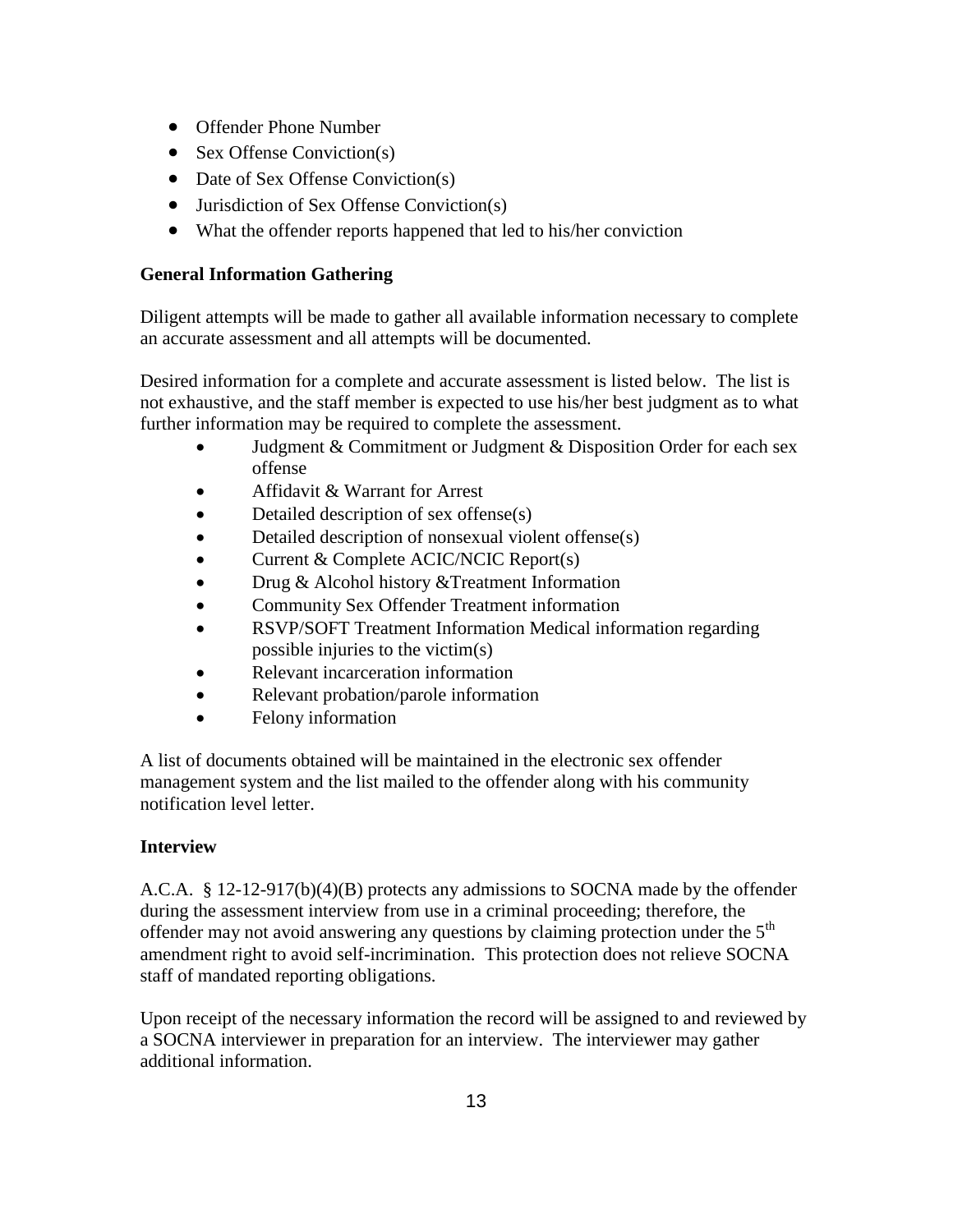Offenders residing in the community are required to travel to the SOCNA Offices at 2403 E. Harding Avenue in Pine Bluff, unless they are hospitalized or have a medical condition that would prevent them from traveling. In such cases, offenders must provide written documentation from a physician that the medical condition currently prevents them from traveling. In rare instances, if local law enforcement or a probation/parole officer is able to confirm the existence of a condition preventing an offender from traveling, SOCNA will work with that agency to ensure an assessment is conducted in the most appropriate setting.

Offenders will be given two opportunities to appear for an interview. The first notice will be sent first class mail. If the offender fails to appear, a second notice will be mailed by first class mail and by certified mail. SOCNA will send the letter scheduling the interview to the address registered with ACIC, unless the offender, law enforcement agency with jurisdiction, or the DCC provides SOCNA with a more recent address. Provision of a new address to SOCNA does not relieve the offender of the obligation to provide the current address directly to law enforcement. The offender shall have the burden of establishing evidence that he/she failed to receive both notices.

Interviews will be recorded. Video recording will be used if possible.

Information gathered during the interview includes, but is not limited to:

- Number of sex offense convictions.
- Number of offenses that were sexual in nature, but pled to another offense.
- Number of violent convictions/incidents.
- Manner in which the offender gains access to victims.
- Number of victims.
- Age  $&$  sex of victims.
- Relationship of offender to victims.
- How the offender gained compliance.
- Whether the offender has caused physical injury to victim(s).
- Deviant sexual interests.
- Any sadistic behavior/interest on the part of the offender.
- Any other information deemed necessary for the accurate completion of actuarial instruments and/or to accurately assess the offender.

The SOCNA psychologist will determine whether enough information exists within the SOCNA file to find the offender fits the criteria of a Sexually Dangerous Person. A SOCNA psychologist may participate in or conduct a supplemental interview of any offender who may fit the criteria for Sexually Dangerous Person. The psychologist will document his/her participation in the file, including any diagnoses made as a part of the assessment.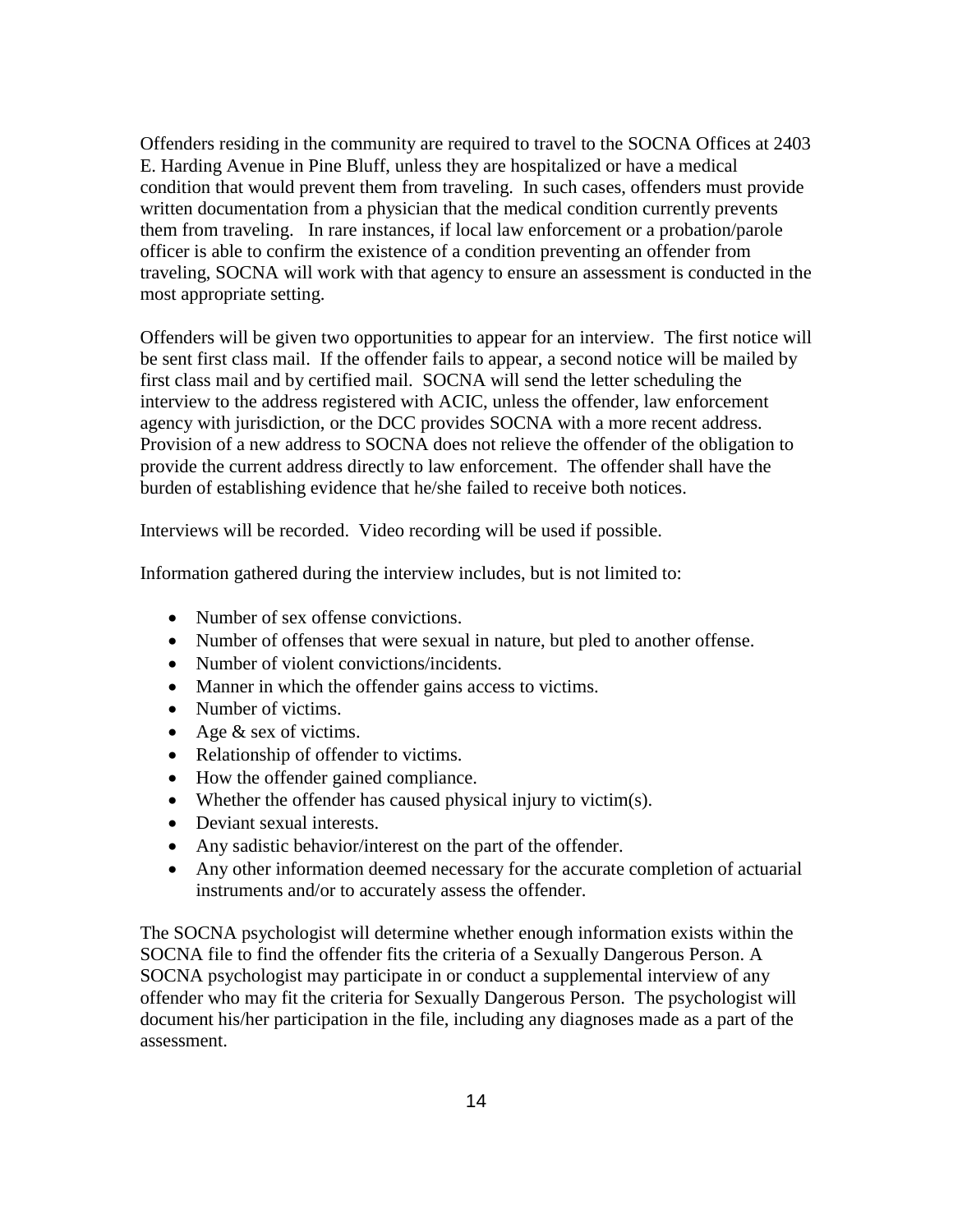The salient aspects of the interview will be documented in a typed Assessment Report. The Assessment Report should include the official version of all known sex offenses and violent offenses, as well as the offender's version of these events. The information listed above and any other relevant information used to determine a community notification level should also be included; however, not all information in the case file can be written into the Profile Report.

#### <span id="page-15-0"></span>**Actuarial Instruments**

The interviewer will complete the actuarial instruments deemed appropriate in accordance with the scoring guidelines for each instrument. The actuarial instruments are only one component of the assessment process and are considered in conjunction with other relevant information to determine the appropriate level of community notification.

#### <span id="page-15-1"></span>**Default Assessment Determination:**

If an offender living in the community fails to appear for his/her first scheduled interview, he/she will be sent another letter scheduling a second interview. If the offender fails to appear for the second appointment; refuses to cooperate in the assessment process (where the offender's aggressive, threatening, or disruptive behavior prevents an assessment); or the offender voluntarily terminates the assessment after having been advised of the consequences, he/she will be assigned a Default Level 3 or will have information reviewed for consideration of Sexually Dangerous Persons status. If a SOCNA psychologist determines that there is adequate information available to indicate that the offender fits the criteria of a Sexually Dangerous Person, the offender will be referred to the SOAC for consideration.

SOCNA will refer appropriate incidents to the prosecutor for refusal to cooperate with the assessment process, a Class C Felony (see A.C.A. §12-12-904(a)).

#### <span id="page-15-2"></span>**Paperwork/DNA/Digital Photographs**

While conducting the assessment, a SOCNA staff person will be assigned to monitor offenders, complete the SOCNA Sex Offender Community Notification Disclosure Form and the ACIC acknowledgement form and instruct them about basic assessment information. If the offender refuses to sign the forms, the SOCNA staff person will attempt to obtain a witness to document the offender's refusal. Both witnesses will sign and date the form.

SOCNA will make attempts to ascertain whether or not an offender's DNA has been obtained prior to an interview at the SOCNA offices. If evidence does not exist that DNA has been gathered, SOCNA will obtain a DNA sample.

Whenever possible, a digital photograph will be taken of each offender during the assessment process. The offender will be identified at the time the photographs are taken.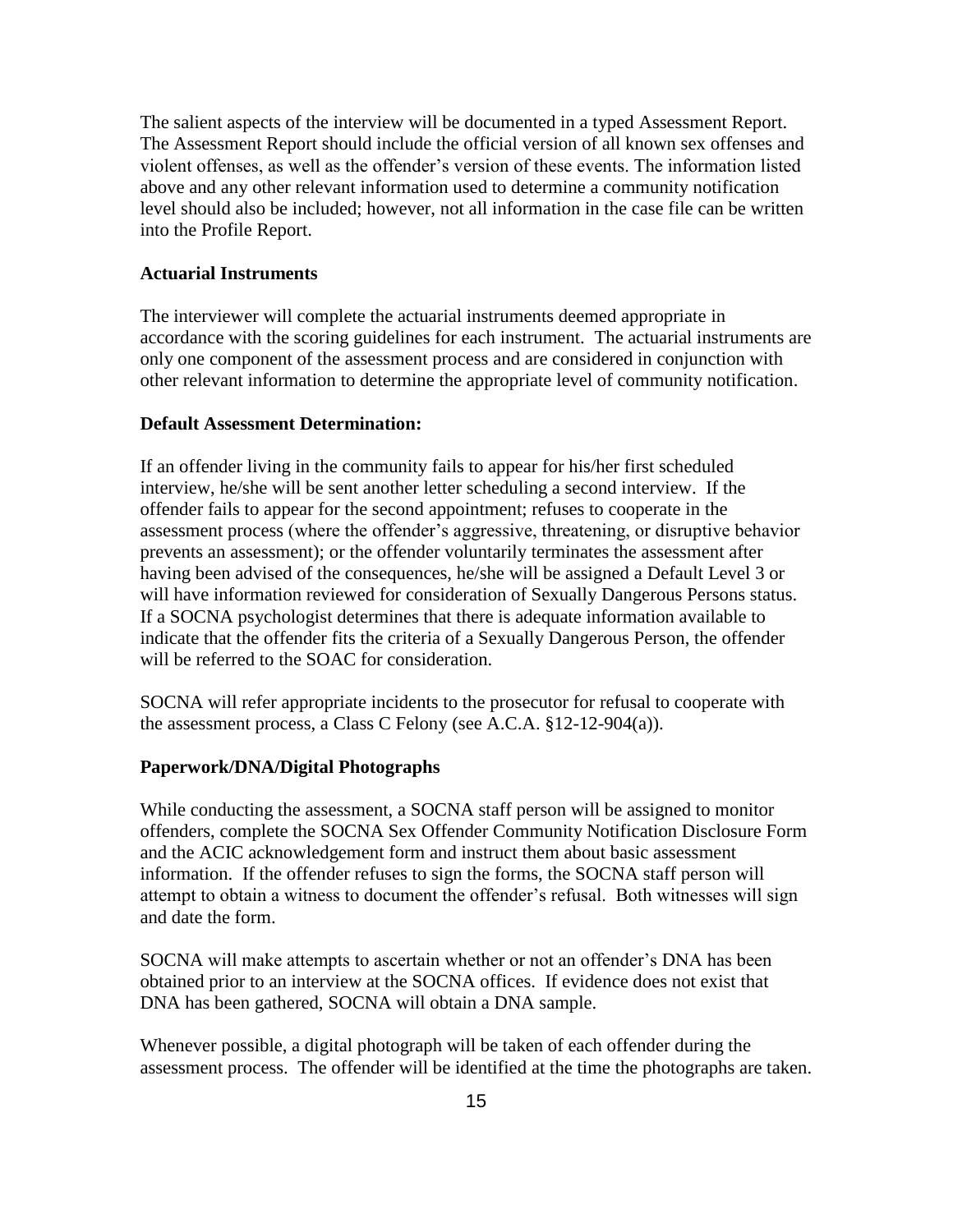The photos will be transferred to the Offender Fact Sheet. In the event that an offender is not photographed at the time of his interview, a photograph will be obtained from another source, such as the eOMIS system, local law enforcement, the DCC, or ACIC.

#### <span id="page-16-0"></span>**Truth Verification Techniques**

If SOCNA staff determines that additional information may be obtained, a computerized voice stress analysis (CVSA) or polygraph may be used.

The SOCNA administrator and/or SOCNA psychologist can make the final decision whether to use a truth verification measure with an offender.

Offenders will be given one opportunity to present themselves and submit to a truth verification examination. Failure to appear for the scheduled examination as part of the assessment process will result in the offender being assessed a Default Level 3 or referred to the SOAC for a determination of Level 4 if appropriate.

Any behavior by the offender to influence the results of a truth verification examination will result in the offender being assessed as a Default Level 3 or referral to the SOAC for a Level 4 consideration. The offender may be referred for prosecution for failing to cooperate with the assessment process, a Class C Felony. (See A.C.A. 12-12-904(a)).

## <span id="page-16-1"></span>**Sexually Dangerous Person ("SDP")**

Sexually Dangerous Person refers to a person who has been adjudicated guilty of a sex offense or acquitted on the grounds of mental disease or defect of a sex offense and who suffers from a mental abnormality or personality disorder that makes the person likely to engage in predatory sex offenses. The designation indicates that the highest and most visible means of community notification should be conducted on these offenders. Sexually Dangerous Person status should be considered for the following:

- Offenses involved multiple instances with multiple victims;
- The offender caused or threatened serious harm to the victim(s);
- The offense(s) involved bizarre, ritualistic, or sadistic behaviors;
- The offense(s) involved attempts on the part of the offender to manipulate him/herself into a position of power or authority over, or establish a relationship with the victim for the primary purpose of violation, exploitation, or victimization; and/or
- Evidence of sexual deviancy or psychopathy exists.

Potential routes for determination as to whether an individual should be designated a Sexually Dangerous Person:

> 1. Pursuant to §12-12-918, a prosecutor may allege SDP status and upon conviction, the Court shall enter an order for an assessment by an examiner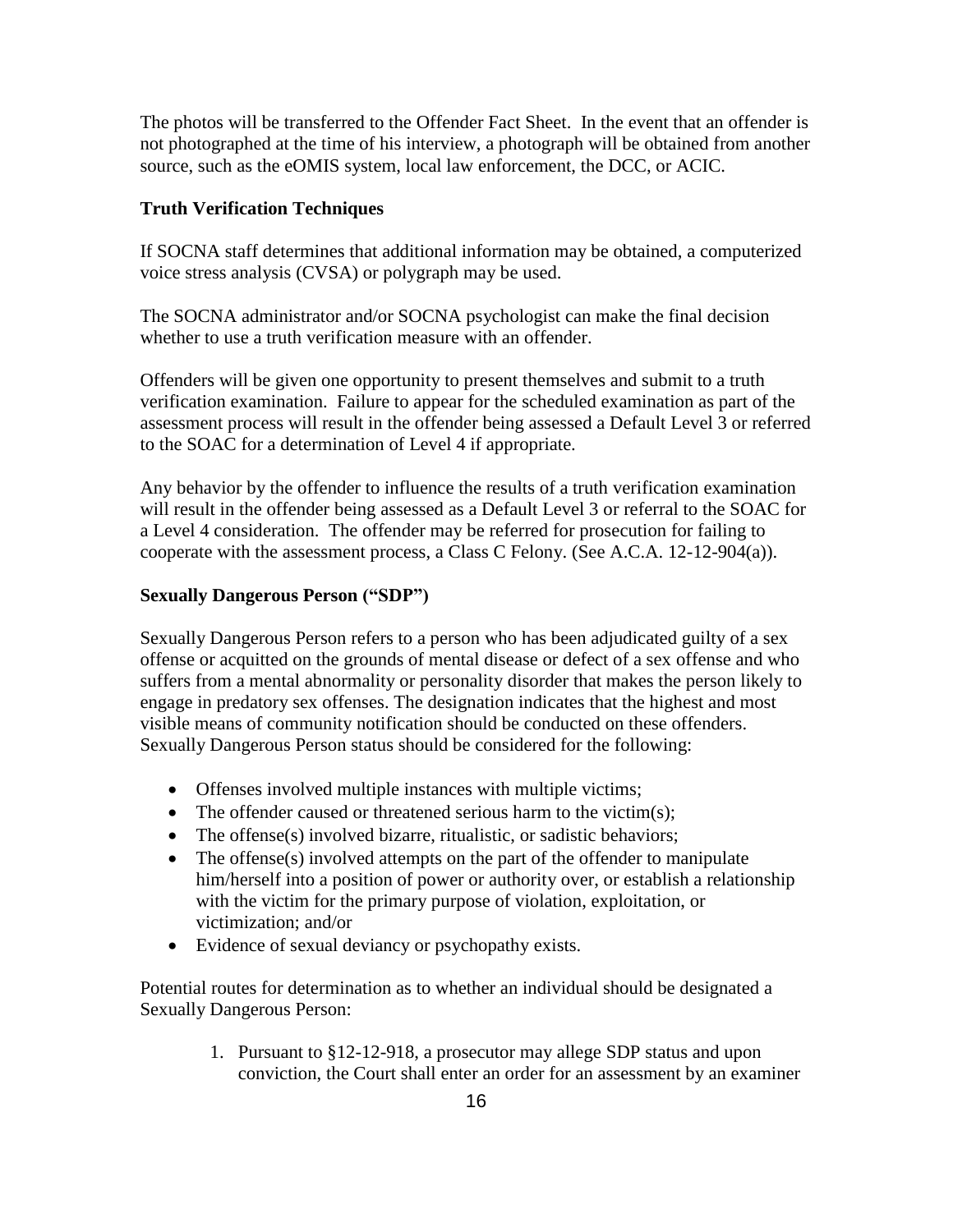qualified by the SOAC.SOCNA will prepare a report to be sent to the Court with copies to the prosecuting attorney and the defense attorney. Upon receipt of a report, the Court shall determine if SDP status is appropriate.

 2. Pursuant to A.C.A. §12-12-922, if during the course of a SOCNA assessment grounds are found for believing that an individual may be a SDP, that information will be presented to the SOAC by SOCNA. SOAC will determine whether the offender meets the criteria for SDP by a majority vote.

Sex Offenders moving into the State of Arkansas from other states will be considered Sexually Dangerous Persons, if that or an equivalent, determination has been made by the sending state. If terminologies or criteria differ, SOCNA will request the offender's assessment file. SOCNA may make a determination based on that file or may require the offender to submit to assessment in Arkansas.

#### <span id="page-17-0"></span>**Community Notification Levels**

After completing the assessment process, each offender will be assigned one of the following community notification levels.

- Level 1: Typically offenders in this category have no prior history of sexual offending and the community can be protected with notification inside the home and to local law enforcement authorities. Level 1 would not generally be appropriate with prepubescent victim(s), predatory behavior, sexual interest in children, a history of working with children or around children if the victim was a child, and allegations of force or threats of physical harm were used in the offense.
- Level 2: Typically offenders in this category have a history of sexual offending where notification inside the home is insufficient. Community notification requires notice to the offender's known victim preference and those likely to come into contact with the offender.
- Level 3: Typically offenders in this category have a history of repeat sexual offending, and/or strong antisocial, violent or predatory personality characteristics.These are individuals whose offense and criminal history require notification throughout the community.
- Default Level 3:Offenders who appear for the assessment under the influence of alcohol, illegal drugs or who fail to timely disclose the use of medications, individuals who fail to appear for any phase of the assessment, individuals who are aggressive, threatening, or disruptive to the point that SOCNA staff cannot proceed with the assessment process, and individuals who voluntarily terminate the assessment process having been advised of the potential consequences will be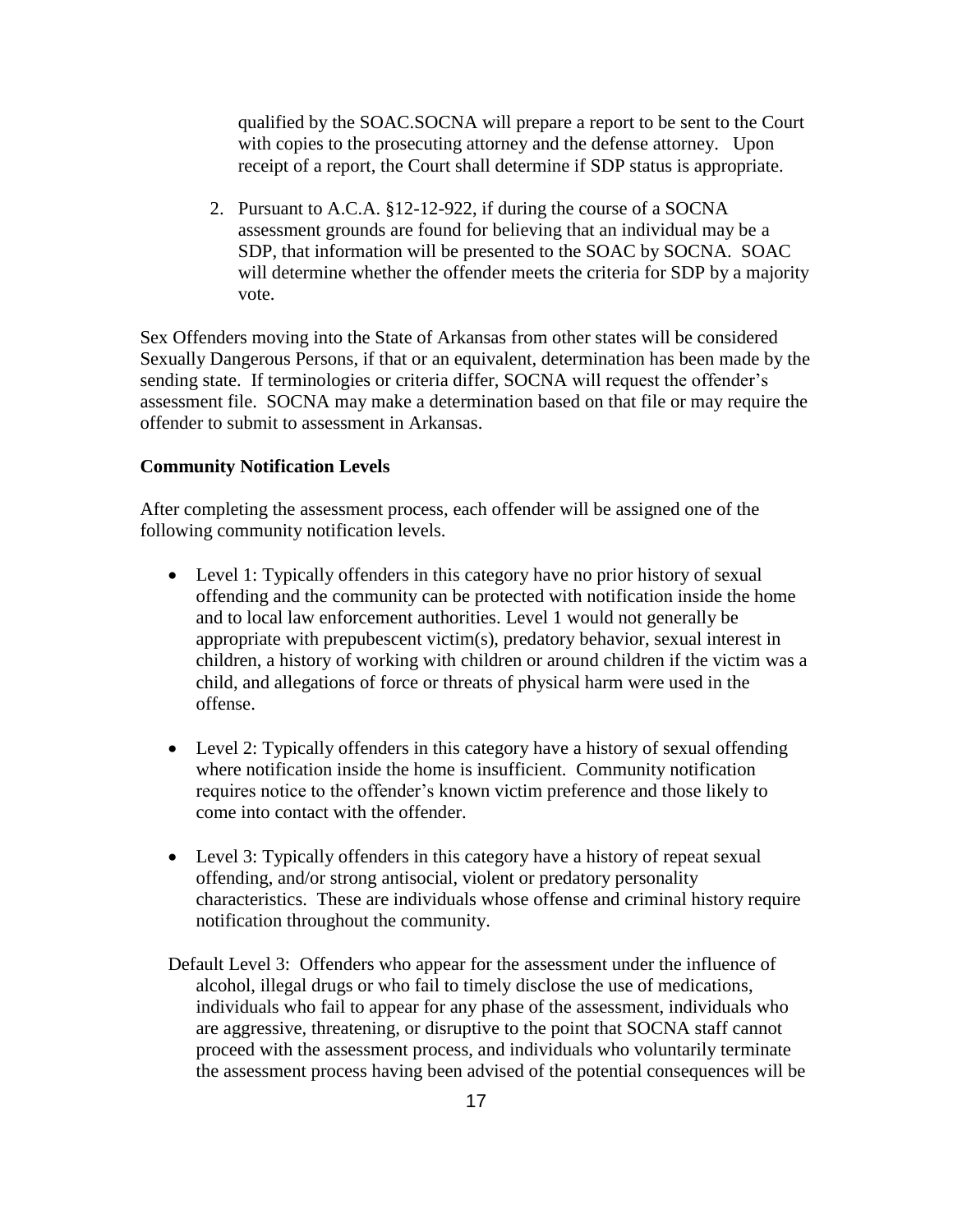classified as being a Level 3 or referred to SOAC for Sexually Dangerous Person status.

Level 4: Sexually Dangerous Person refers to a person who has been adjudicated guilty of a sex offense or acquitted on the grounds of mental disease or defect of a sex offense and who suffers from a mental abnormality or personality disorder that makes the person likely to engage in predatory sex offenses. The designation indicates that the highest and most visible means of community notification is required.

#### <span id="page-18-0"></span>**Overrides & Departures**

The actuarial tools used during the assessment are only one component of a community notification assessment. The other components of the assessment have been previously described in these guidelines. The following additional information will be used in connection with the results of actuarial tools and the other components of the assessment previously discussed. In instances where an actuarial instrument is used, the following are nonexclusive and non-binding descriptions of when an increase or decrease from the actuarial score may be appropriate in determining the notification level.

#### <span id="page-18-1"></span>**Considerations for Increased Community Notification**

- If the offender has committed previous juvenile or adult sexual offense(s); has multiple offenses; or has multiple victims, whether or not there are convictions, the community notification level may go beyond the recidivism risk suggested by the actuarial instruments. This may extend to known or self-admitted molestations, offenses that were reported and reliably investigated even if not prosecuted, and offenses primarily sexual in nature but pled down to non-sexual offenses.
- If statements made by the offender during the interview, or relevant historical data suggest there are psychological abnormalities that may predispose the offender to sexual offending; a physical condition, addiction or other psychological impairment that decreases his/her ability to control sexual impulses, or increases his/her potential for sexual violence; or other data that suggest higher risk than the actuarial model predicts, the community notification level should go beyond the recidivism risk suggested by the actuarial instruments.
- If the offense involved extreme physical injury, death, or other heinous actions, the offender should be assigned no lower than a Level 3.
- If the offender has provided information on record or during the interview that he/she is likely to commit subsequent sex offenses, the offender may be assigned Level 3 or referred to the SOAC for a determination of Level 4, if appropriate.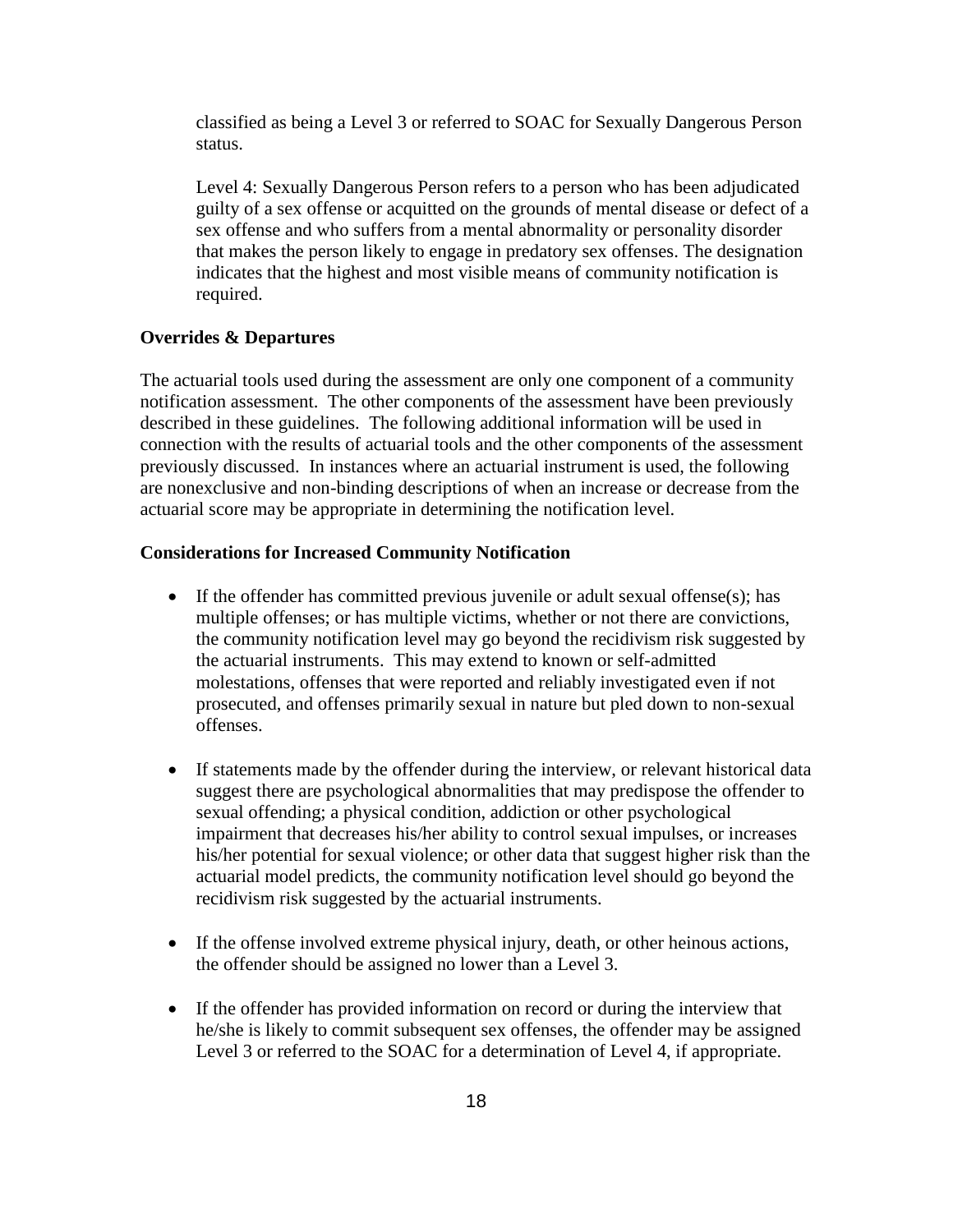If the offender's offense history, behavior, or victim characteristics (e.g., extremely young victim, stranger victim, extra-familial victim, etc.) indicates community notification should go beyond the recidivism risk suggested by the actuarial instruments.

# <span id="page-19-0"></span>**Considerations for Decreased Notification**

- If after treatment, (behavioral, anti-androgen or other), the offender is able to show evidence that the treatment has significantly enhanced the offender's impulse control ability and decreased the predisposition to re-offend, the community notification level assigned may be lower than the recidivism risk suggested by the actuarial instruments, unless the offender has been classified at Level 4, Sexually Dangerous Person.
- If there is evidence to show that the offense was a temporary aberration unlikely to recur, or the nature and pattern of the offense is such that it poses less of a risk to the community at large, the community notification level assigned may be lower than the recidivism risk suggested by the actuarial instruments.
- If the offender's current risk assessment data is at such variance with aspects of the official record (e.g., the alleged victim recanted, or the spouse or other witness admitted that the allegations were fabricated out of spite), the community notification level assigned may be lower than the recidivism risk suggested by the actuarial instruments.
- If the official documentation of the sex offense indicates that it was a statutory offense, without evidence of violence, coercion or a deviant attraction, and if there is not a pattern of illegal sexual behavior, the community notification level assigned may be lower than the recidivism risk suggested by the actuarial instruments.

# <span id="page-19-1"></span>**Sex Offender Assessment Report**

A sex offender assessment report may be written summarizing the important aspects of each record completed, indicating the level of community notification level assigned the offender, and providing recommendations for purposes of notification and monitoring.

The report may include:

- Identifying demographic information,
- Sexual offense conviction(s) and date,
- Brief synopsis (overview) of the sex crime,
- Prior (other) criminal convictions of a violent or sexual nature for which SOCNA has a judgment,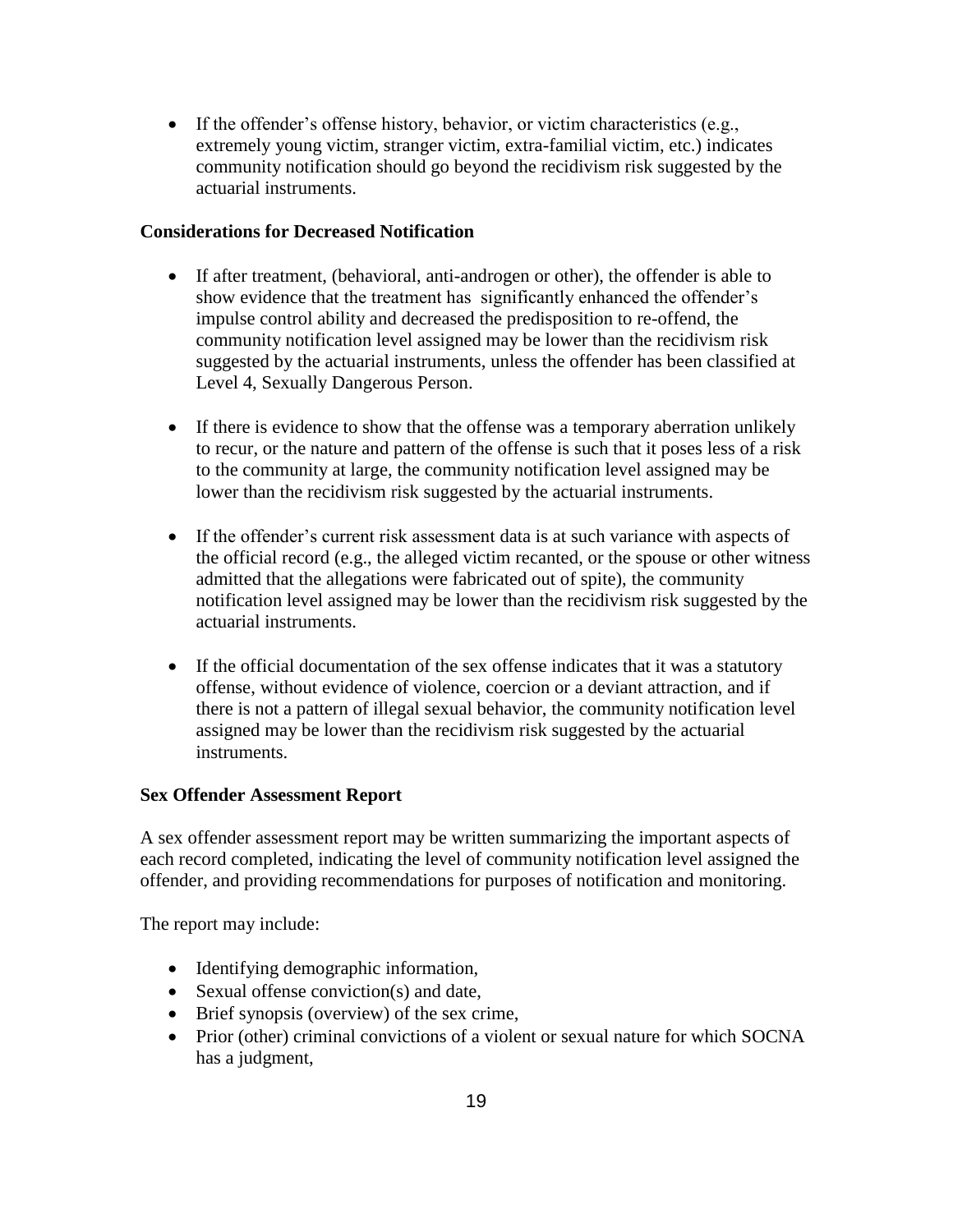- Interview synopsis,
- A history of learning or intellectual problems,
- A history of mental illness or mental health treatment,
- Additional factors affecting community notification level,
- The assessed community notification level,
- High risk behaviors impacting supervision, and
- Signature line.

A Disclaimer should be placed at the end of the report identifying those individuals who have access to this information and the requirement for them to delete any identifying victim information if given to anyone other than law enforcement.

# <span id="page-20-0"></span>**Offender Fact Sheet**

The Offender Fact Sheet will include the following information:

Pursuant to Ark. Code Ann. § 12-12-917(f)(4)(B) the Offender Fact Sheet will include the following information, as applicable:

(i) Registration information as required in § 12-12-908;

(ii) Risk level;

(iii) Date of deoxyribonucleic acid (DNA) sample;

- (iv) Psychological factors likely to affect sexual control;
- (v) Victim age and gender preference;
- (vi) Treatment history and recommendations; and

(vii) Other relevant information deemed necessary by the committee or by professional staff performing sex offender assessments including, as available,

- A recent photo of the offender/Date of Photo, if known
- Offender name
- Known aliases
- Social security number
- Fingerprint ID class/code
- $\bullet$  SID#
- $\bullet$  CSN#
- $\bullet$  ADC#
- Driver's license number
- Date of birth
- Height
- Weight
- Race
- Identifying marks or scars
- Hair color
- Eye color
- Community notification level
- Date of DNA sample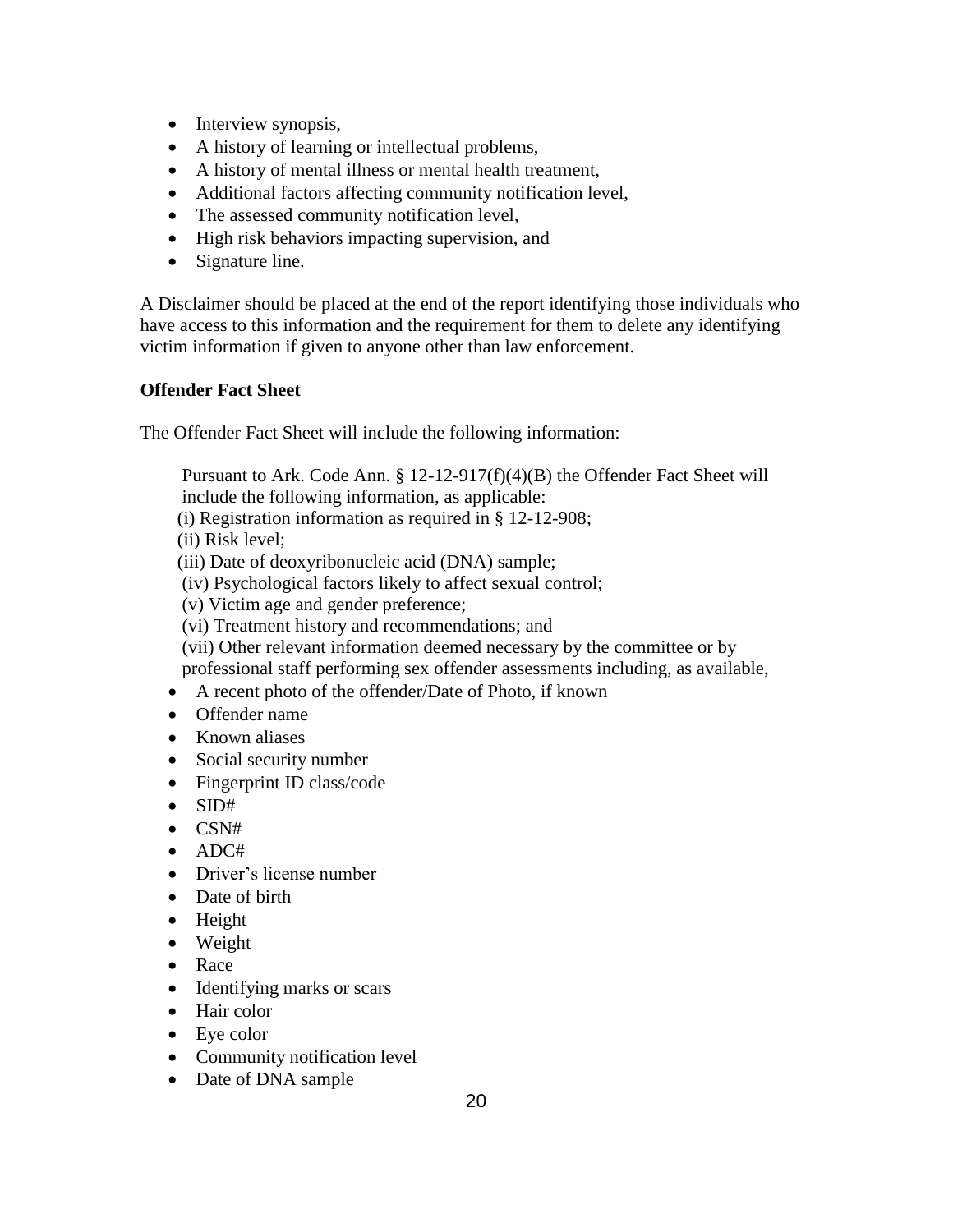- Anticipated legal address/Date Last Verified
- Temporary address (if applicable)
- Probation/Parole Office
- Place of employment
- Brief description of crime
- Criminal History/Sexual Violence
- Victim preference
- Treatment history

# <span id="page-21-0"></span>**Notification of Community Notification Assessment Level to the Offender**

The offender will be notified by both certified mail and first class mail of the assessed community notification level and the rights and procedures for administrative review. The notification will include a copy of the Assessment Report and the Offender Fact Sheet. The notification will be mailed to the address provided to the Arkansas Crime Information Center for purposes of registration, unless there is a valid reason to deviate from this policy, i.e., the offender has just updated his address, but the address has not been updated on the ACIC registry.

# <span id="page-21-1"></span>**Administrative Review**

The offender's request for an administrative review must be made, in writing, within fifteen (15) days of receipt of the advisement of the assessment level notification sent to the offender by certified mail and first class mail; receipt of the advisement of the risk level notification will be presumed within five (5) days of postmark. The offender is responsible for delivery of the request for administrative review to SOCNA. The offender should send a written request for administrative review to P.O. Box 6209, Pine Bluff, AR 71611.

The offender must clearly state and support, with documentary evidence attached to the request, his/her basis for the administrative review. The following shall be considered as a basis for administrative review:

- 1. The rules and procedures of the SOCNA were not properly followed in reaching a decision of the community notification level of the sex offender;
- 2. Documents or information not available at the time of assessment have a bearing on the risk that the sex offender poses to the community; or
- 3. The assessment is not supported by substantial evidence.

The administrative review is a review of the record only and is conducted by a member of the SOAC. The offender has no right to a hearing in which he/she will appear and/or call witnesses.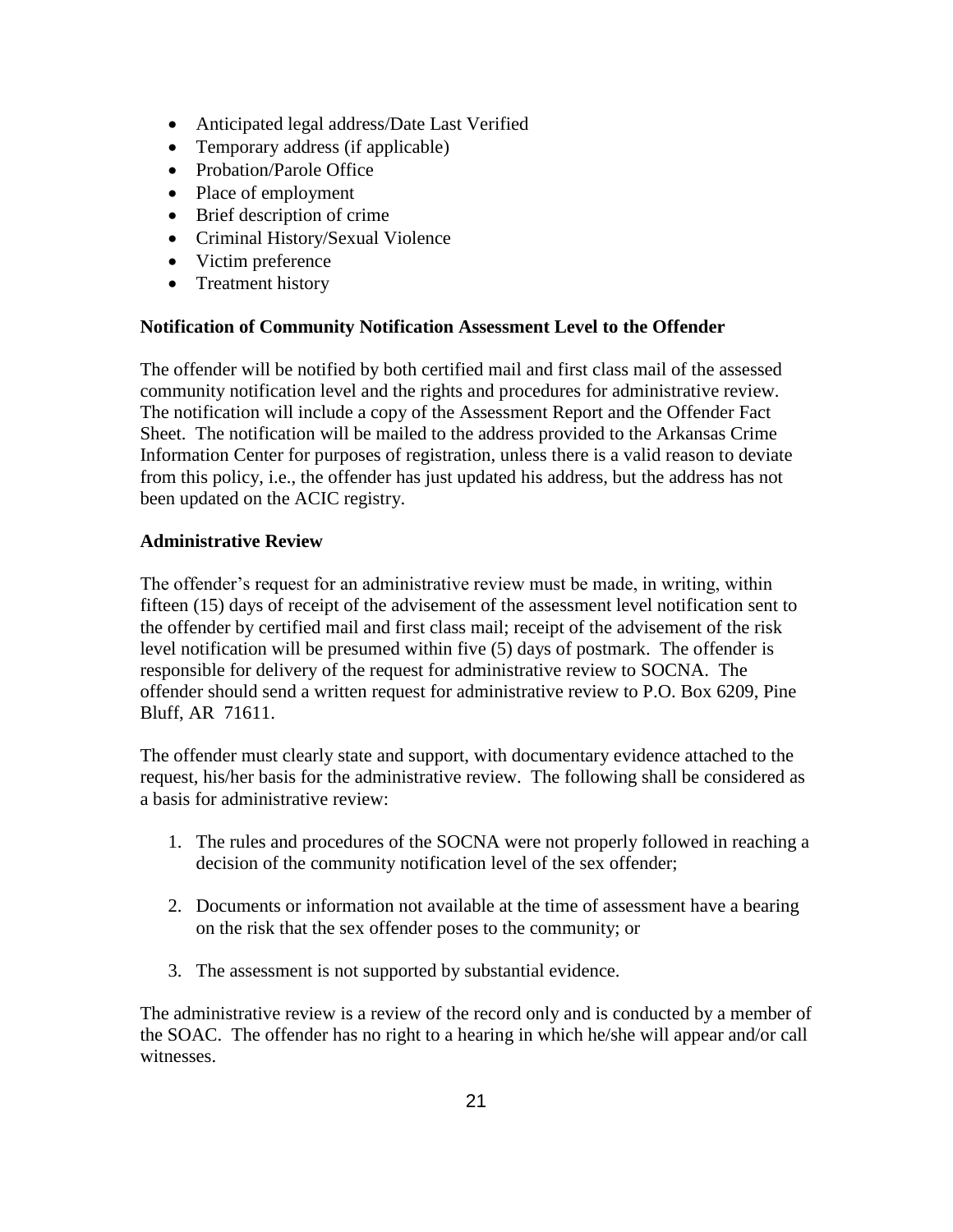Upon receipt of a request for an administrative review, SOCNA will forward the request and the record to the reviewing official. The reviewing official will review the record and determine whether to uphold the assessment or submit the review to SOAC for modification consideration. A majority vote of SOAC will be required to modify the notification level based upon the administrative review. If an administrative review cannot be completed within thirty (30) days of receipt of the request for administrative review, the reviewing official shall notify the offender of the delay by regular mail. Upon completion of the administrative review, the results will be documented and forwarded to the offender by certified mail. For those incarcerated, service shall be as provided in the Arkansas Rules of Civil Procedure or by personal delivery to the offender. Community notification at the risk level assigned in the administrative review will commence five (5) days after the postmark of the administrative review decision to the offender.

During the Administrative Review, the local law enforcement agency having jurisdiction may make community notification at the initial level of assessment A.C.A. 12-12- 922(b)(5). SOCNA will notify law enforcement of the conclusion and results of the administrative review and community notification will be adjusted pursuant to any change in the level assigned.

#### <span id="page-22-0"></span>**Judicial Review**

Upon receipt of the findings of the administrative review, the offender has thirty (30) days to file a petition under the Arkansas Administrative Procedures Act in Pulaski County Circuit Court or in the Circuit Court of the county in which the offender resides, requesting judicial review of the community notification level.

As part of the judicial review process, the Committee may ask the court to seal statements of victims, medical records, and other items that could place third parties at risk of harm.

Community notification will continue at the level determined by the Administrative Review during the pendency of a judicial review. The community notification level will be adjusted pursuant to any change ordered by the court as a result of the judicial review process.

When notice of a judicial review is received, SOCNA will fax copies of the notice to the Arkansas Attorney General's Office, and the ADC's Compliance Office.

#### <span id="page-22-1"></span>**Preparing the Record**

SOCNA will use the following procedure when preparing the record for the judicial review: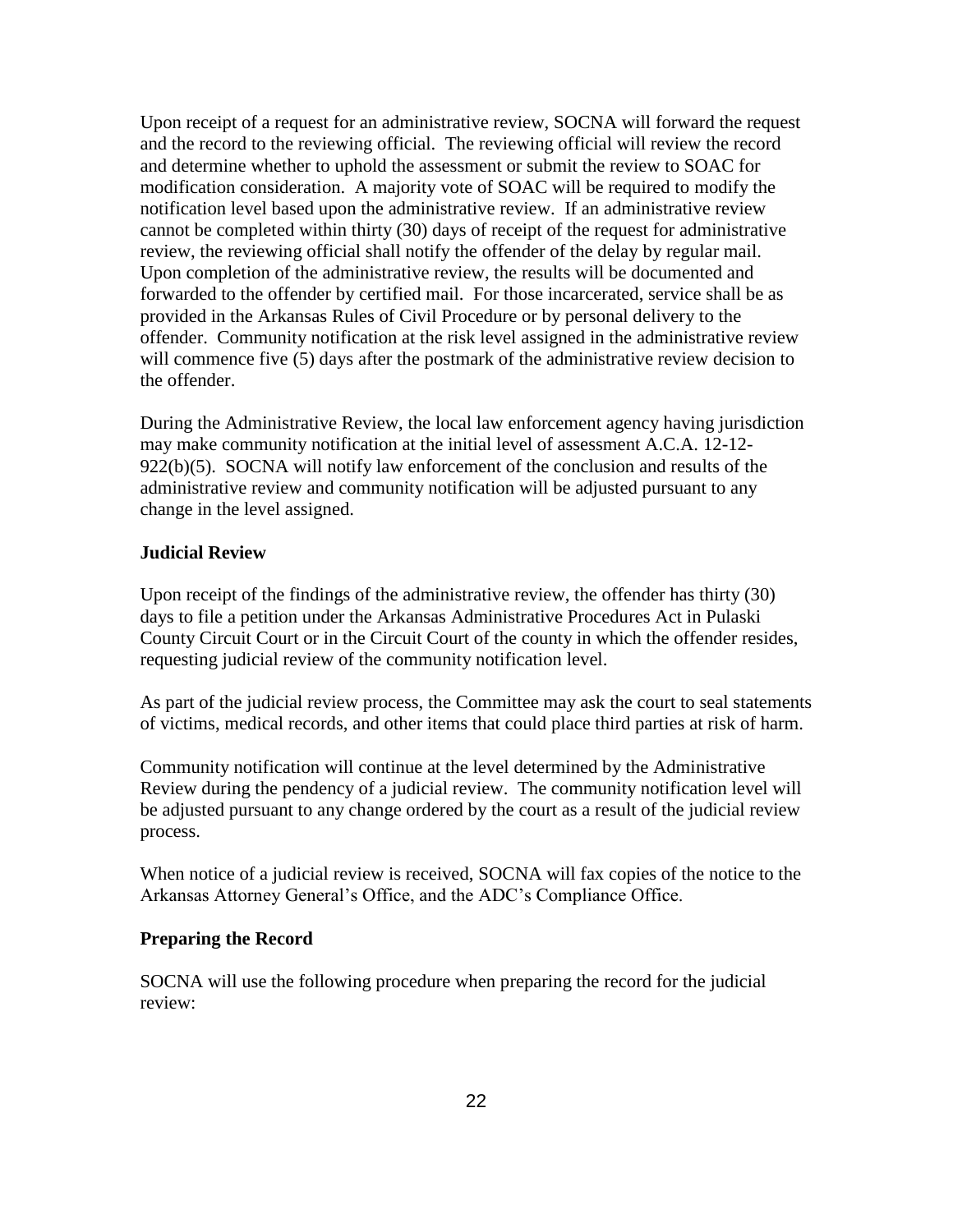- Copy information contained in the record,
- Remove duplicates, unless the duplicates have notes written on them or contain information not on the original document,
- Retain any duplicate documents in a manila folder marked "duplicates" in the original file,
- Bind copies in a four-part folder,
- Certify each copy as true and correct, and
- Provide one (1) copy of the file to the Arkansas Attorney General's Office.

# <span id="page-23-0"></span>**Notification**

If a request for Administrative Review is not received within twenty (20) days of the postmark of the advisement of the community notification level, the notification process will proceed. A copy of the Sex Offender Assessment and Offender Fact Sheet will be mailed to the Local Police Department, Local Sheriff's Department, Prosecuting Attorney, DCC, the ACIC, and the Arkansas Parole Board.

The law enforcement officer having jurisdiction over an offender shall review the notification guidelines and procedures, and the offender fact sheet. Prior to notification, the law enforcement agency should confirm the offender's location. Any discrepancies on the Offender Fact Sheet should be immediately brought to the attention of the SOCNA: Phone (870) 850- 8429 or FAX: (870) 850-8446.

<span id="page-23-1"></span>Local law enforcement agencies are permitted to perform notification regarding sex offenders to members of the community.

# <span id="page-23-2"></span>**Notification Guidelines**

The notification guidelines indicate which segments of the community must be notified. Notification given to any individual or agency does not authorize that individual or agency to disseminate information beyond those residing with the individual, or beyond those who have a need to know within the agency.

The higher the community notification level assigned, the broader the notification that must be given. These notification guidelines apply to adult offenders. It is the responsibility of the Chief Law Enforcement Officer to interpret these guidelines and prepare a notification plan. Should circumstances change that may increase the offender's threat to the community, it is the responsibility of the Chief Law Enforcement Officer to modify the existing notification plan or request a reassessment.

Discretion must be used in applying the guidelines to any offender. The harm that may be caused by a particular notification must be weighed against the protection that would be afforded the public.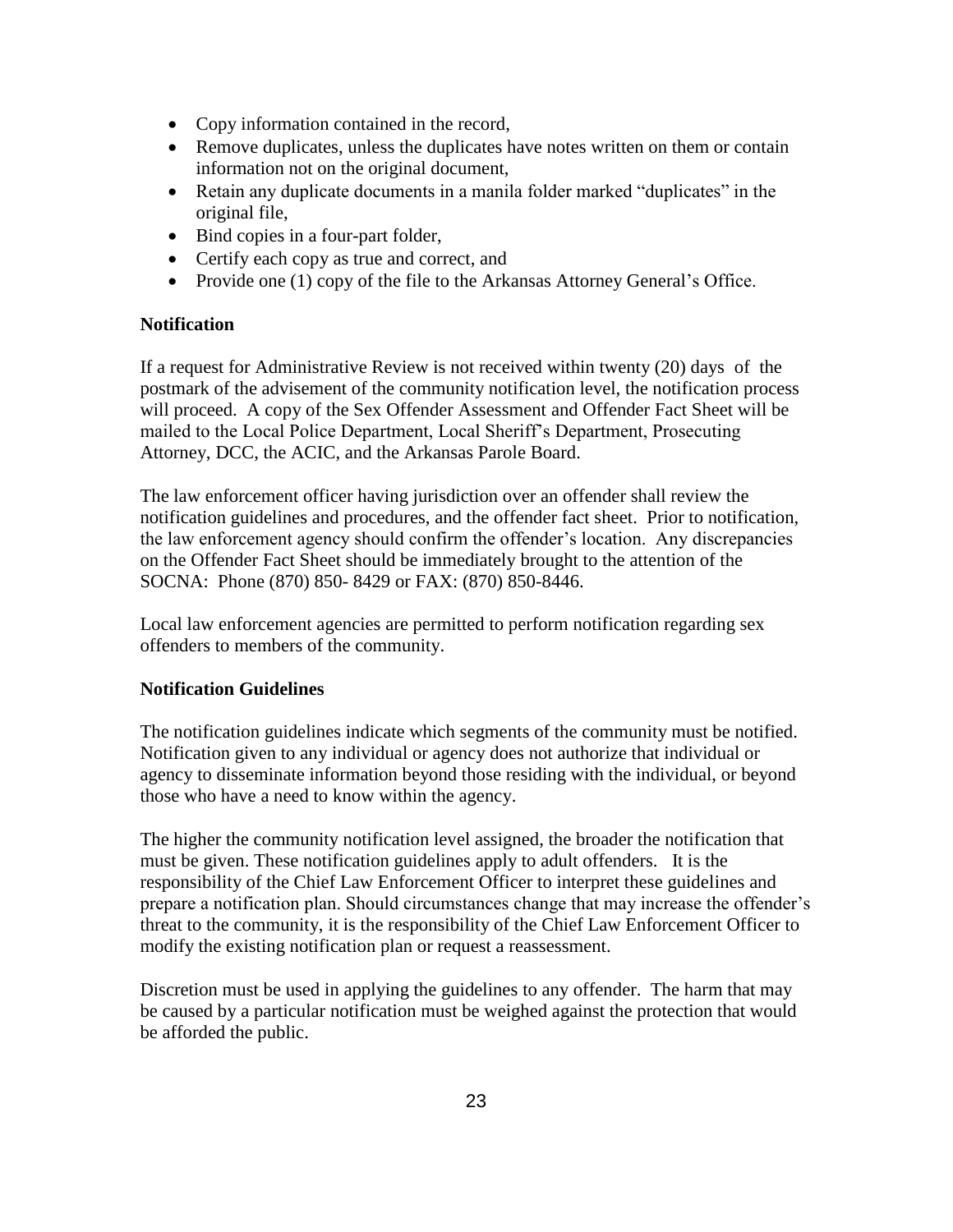# <span id="page-24-0"></span>**Level 1 / Low Community Notification**

- The law enforcement agency having jurisdiction, and other law enforcement agencies likely to encounter the offender. This may include state and federal law enforcement agencies, campus police, school safety officers, and the like.
- All adult members of the household where the offender is residing or intends to reside, unless the offender is residing or intends to reside in a residential treatment facility, group home, foster home, half-way house or other supervised living arrangement, in which case only the residence supervisor or foster parent should be notified.
- Victims or guardians of victims of adult offenders are notified through the VINE system operated by the ADC. Victims or guardians of victims of juvenile offenders should be notified by law enforcement.

# <span id="page-24-1"></span>**Level 2 / Moderate Community Notification**

- All parties specified in level 1 must be notified.
- The heads of agencies and organizations that serve individuals in the offender's target group must be notified. This may include, but is not limited to, schools, day care centers, community and youth groups, religious organizations, libraries, the DHS, women's organizations and shelters, park security, businesses frequented by children.
- Employers must be notified.
- State licensing boards will be notified as deemed appropriate by local law enforcement, when the person is licensed by the board.
- Individuals or heads of families with members within the offender's target group who are likely to encounter the offender, or live in the same neighborhood as the offender must be notified.
- Offender Fact Sheet information on adult offenders rated at Level 2 with a victim who is fourteen (14) years of age or younger will be available to the public on the ACIC web site (http://www.acic.org/).

# <span id="page-24-2"></span>**Level 3 / High Community Notification including Default Level 3**

- All of the entities and individuals listed for Levels 1 and 2 must be notified, unless to do so would cause harm to the victim(s).
- Notification must be made to any member of the community whom the offender is likely to encounter, based on the offender's prior history, recreational or religious interests, employment, or the characteristics of the offender's victims.
- Notification should be conducted face-to-face between law enforcement and citizens to the extent possible. Those likely to encounter the offender, including all neighbors, are to be given an Offender Fact Sheet and cautioned about the appropriate use of the information.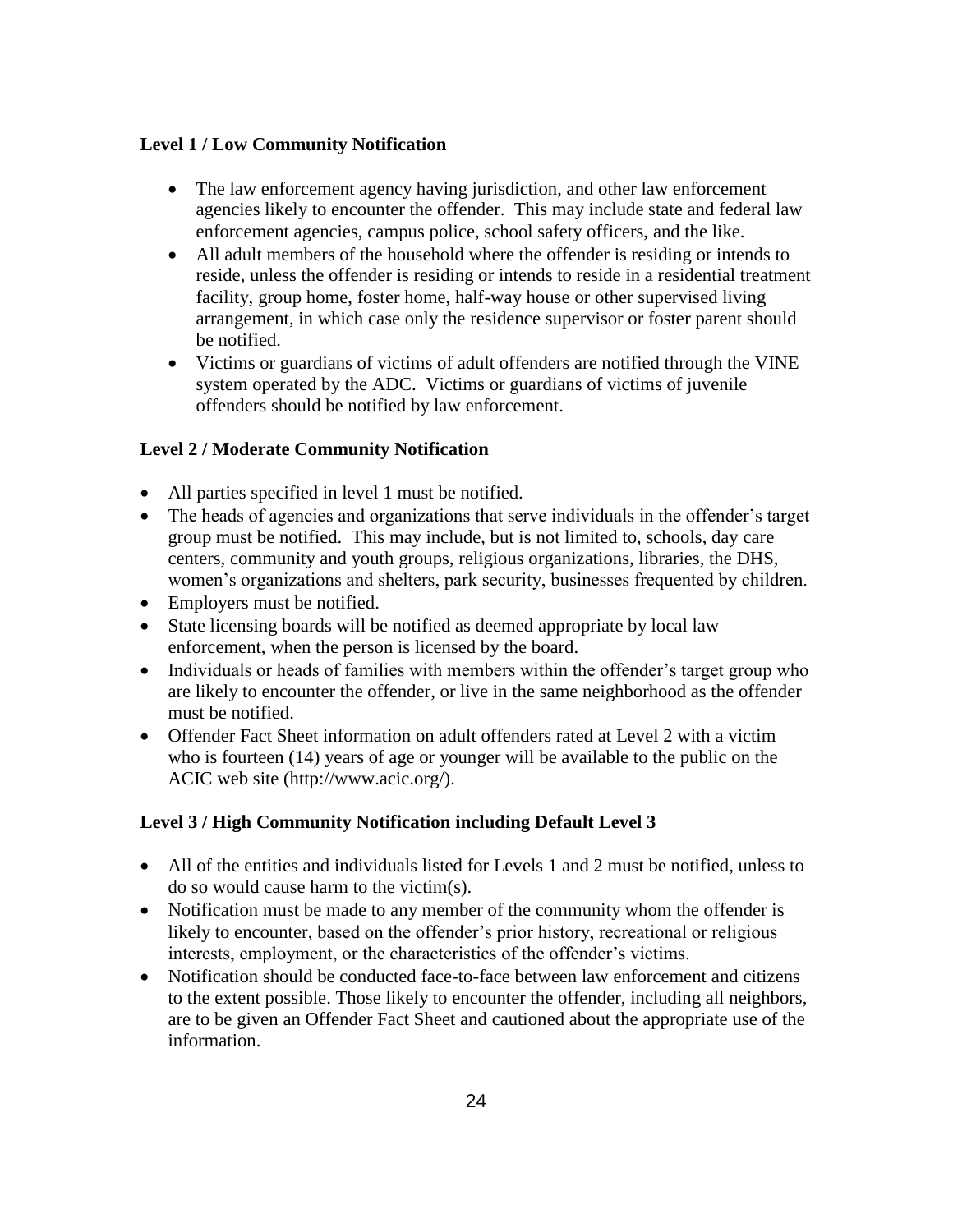• Offender Fact Sheet information on offenders rated at Level 3 (high) or Level 4 (Sexually Dangerous Person) will be available to the public on the ACIC web site (http://www.acic.org/).

# <span id="page-25-0"></span>**Level 4 / Sexually Dangerous Person**

- All of the entities and individuals listed for Levels 1 through 3 must be notified.
- Notification of members of the general public in the vicinity of where the offender lives, travels and works should be done. It is preferable to notify these individuals in a face-to-face meeting, and to encourage assistance in monitoring the offender rather than instigating harassment, fear or hatred. However, open community meetings or meetings with neighborhood watch groups are also acceptable.
- Any individual having good reason may request an Offender Fact Sheet from the Chief Law Enforcement Officer. Each individual given an Offender Fact Sheet must be advised that it is not for publication, but may only be used in accordance with the law and these guidelines.
- The media may also be used to conduct level 4 notification, if the Chief Law Enforcement Officer having jurisdiction deems it necessary to protect the community.
- Printed material, posters, and electronic media may be used to notify and inform the public in the most necessary and potentially dangerous situations.
- The Offender Fact Sheets of all Sexually Dangerous Person will be available to the public on the ACIC website.

# <span id="page-25-1"></span>**Re-Assessment**

Adult offenders may request reassessment five (5) years after the date of the most recent assessment. Reassessments will include a polygraph, or voice stress analysis, as deemed appropriate by the SOCNA. The cost of polygraph and/or computerized voice stress analysis will be billed to the person being reassessed.

Reassessments of incarcerated individuals will include administration of a polygraph examination, and/or computerized voice stress analysis, as deemed necessary by SOSRA staff.

Reassessment may be requested by the DCC, the law enforcement agency having jurisdiction, or the Arkansas Parole Board to the SOAC at any time, by submission of the Sex Offender Re-Assessment Form or a statement of reason to the SOCNA Program. The cost of any polygraph or voice stress analysis examinations on referrals by law enforcement will be borne by the SOCNA. Forms for requesting reassessment are available from the ACIC web site or may be obtained from the SOCNA.

Refusal of, or non-compliance with, reassessment will result in a written notification to law enforcement in the area in which the offender resides, and to any supervising agency.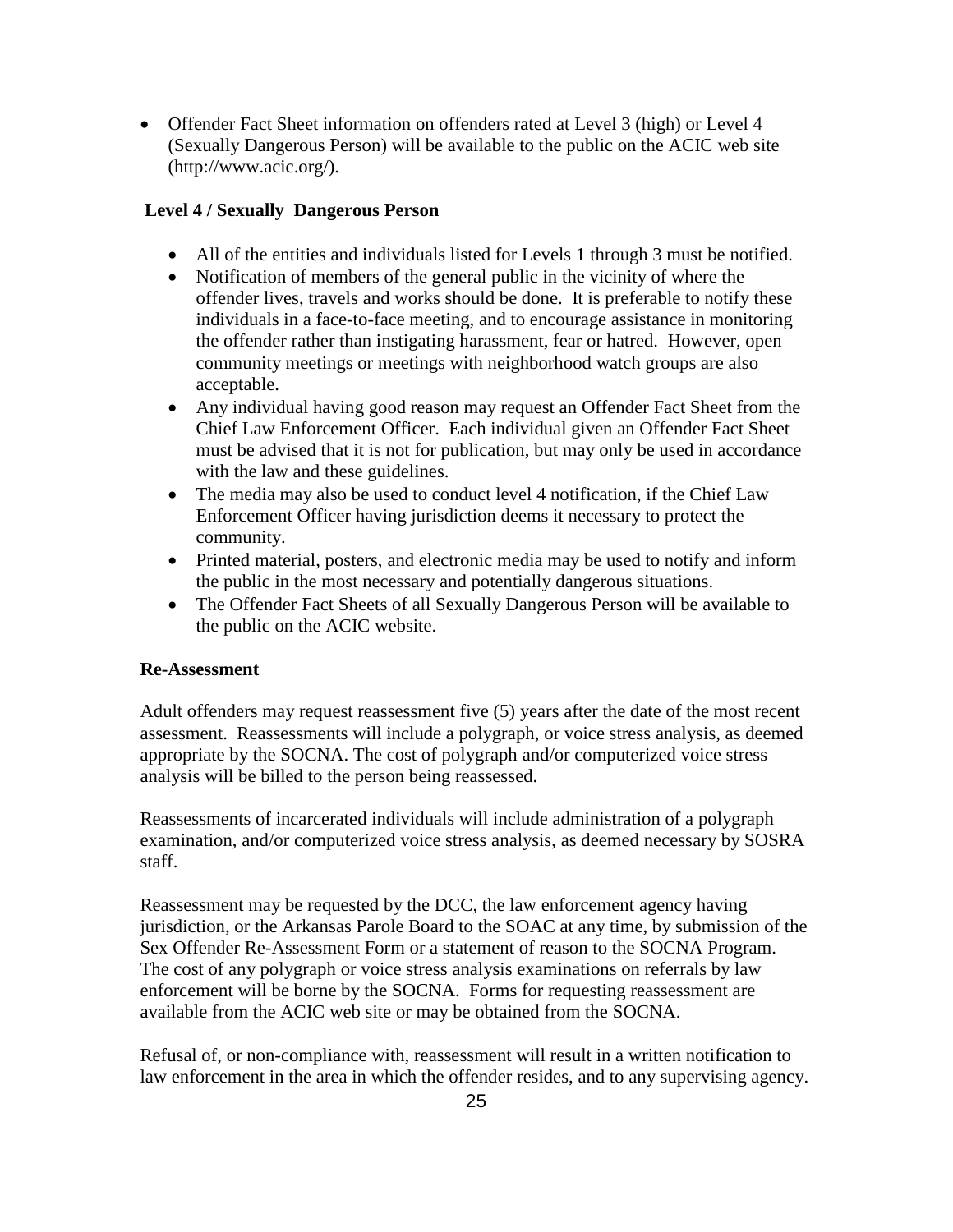Refusal or non-compliance will also result in the offender being assigned a default level 3 or a level 4, if enough information exists to determine that he/she fits the SDP criteria.

Offenders who are reassessed based upon their request will be given one opportunity to appear for re-assessment. If the offender provides advance notice of an inability to make the scheduled appointment, he/she will be allowed one additional opportunity to appear. If the reassessment is at the request of a state or local agency, the offender will have two opportunities to appear.

#### <span id="page-26-0"></span>**Termination of Requirement to Register**

Termination of the registration requirements are found in A.C.A. § 12-12-919.

Expungement of criminal convictions under the provisions of A.C.A. §§ 16-93-301 - 303 does not relieve an individual of the duty to register or reregister. The requirement to register due to a criminal conviction is relieved if the underlying conviction of the offender is reversed, vacated, or set aside, or if the offender is pardoned.

#### <span id="page-26-1"></span>**Records**

The SOCNA will maintain all documentation gathered and all assessments administered. Original documents will be maintained for at least one year, after which time case files may be stored electronically and the original documents can be destroyed. If there is ongoing litigation that would necessitate the hard copy being maintained beyond one year, the files will not be digitally imaged until the resolution of the court proceedings.

Access to documents generated by the SOCNA may be granted to ACIC, and to any law enforcement agency or court of competent jurisdiction.

The offender may request copies of all reports generated and a list of all documents obtained from other agencies from the SOCNA. A copy of the tape or video of the interview may also be requested.

The SOCNA will not provide copies of working notes, or of copywrited psychological tests that are restricted to licensed professionals. Copies of records generated by other agencies will not be released except under court order.

#### **These documents are not subject to the Freedom of Information Act.**

# <span id="page-26-2"></span>**Research**

The assessment process will be the subject of ongoing research to improve the accuracy of the overall assessment process.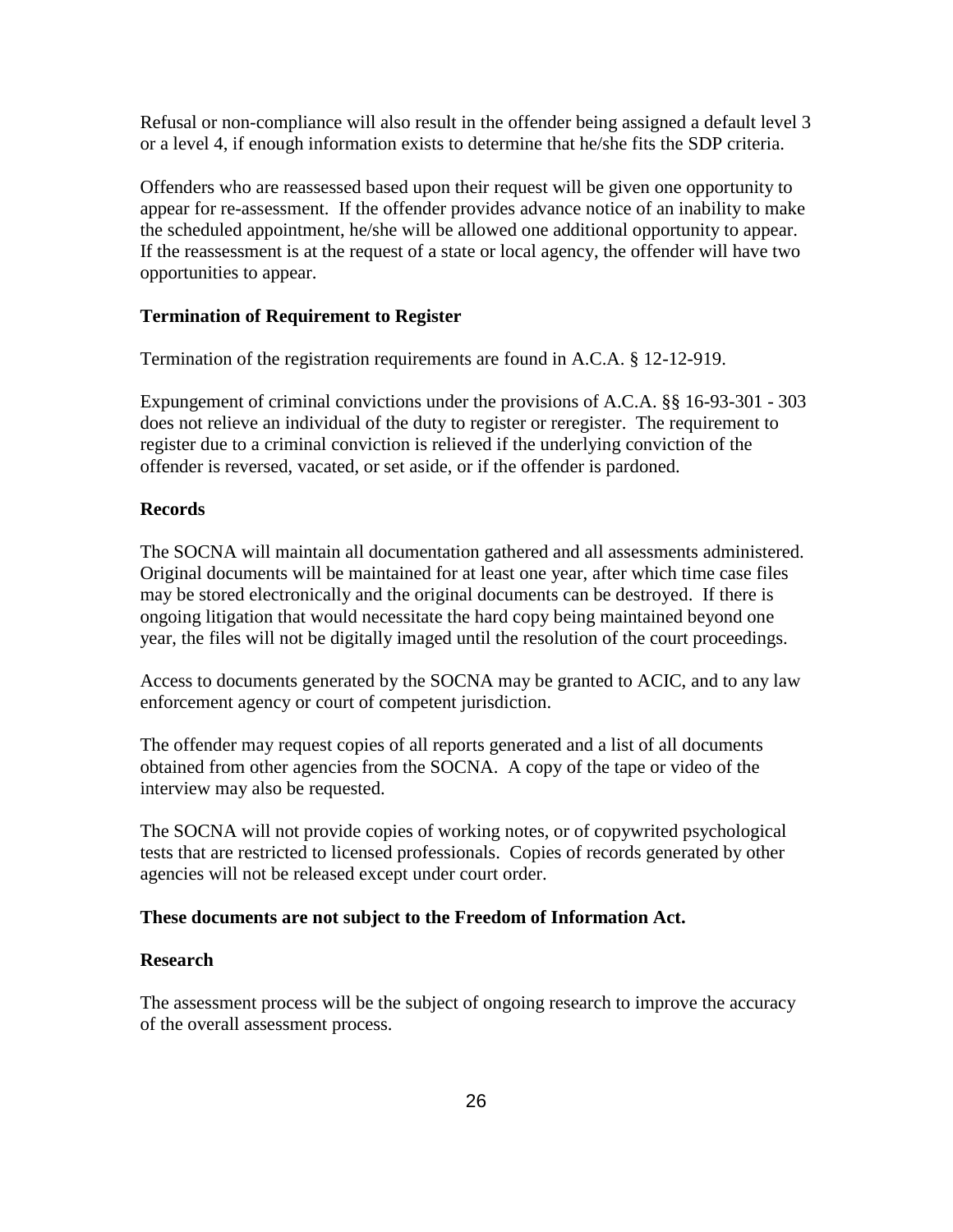<span id="page-27-0"></span>Access for the purpose of research must be requested in writing and is subject to approval by the ADC with recommendation by the SOAC.

# <span id="page-27-1"></span>**Immunity**

Public officials, public employees, public agencies, and members of the SOAC are immune from civil liability for good faith conduct under Act 989 of 1997, as amended.

Nothing in Act 989 of 1997, A.C.A. 12-12-920, shall be deemed to impose any liability upon, or give rise to a cause of action against, any public official, public employee, public agency, or member of the SOAC for any discretionary decision to release relevant and necessary information, unless it is shown that the official, employee, agency or Committee member acted with gross negligence or in bad faith.